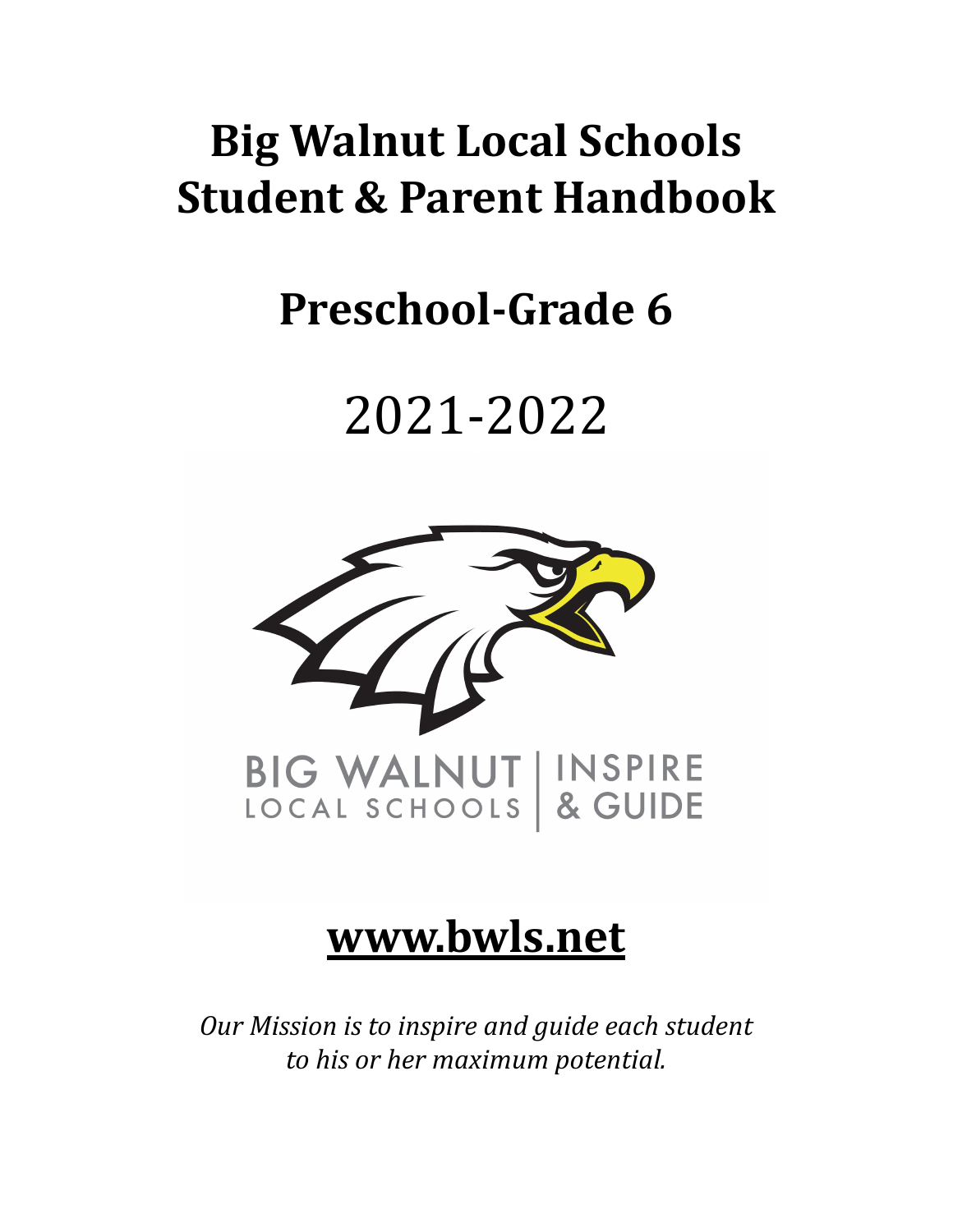# **TABLE OF CONTENTS**

| Introduction                                     | <b>Health &amp; Medical Needs</b>                         |
|--------------------------------------------------|-----------------------------------------------------------|
| Letter from the Principals                       | <b>Immunization Requirements</b>                          |
| Foreword                                         | <b>Emergency Medical Authorization Form</b>               |
| <b>Mission and Vision Statement</b>              | <b>Dispensing Medication</b>                              |
| <b>Board of Education</b>                        | <b>Student Illness</b>                                    |
| <b>Administrative Team</b>                       | <b>Communicable Diseases</b>                              |
| <b>School Information</b>                        | <b>Allergies and/or Medical Plans</b>                     |
| <b>School Hours</b>                              | <b>Food Brought to School</b>                             |
| <b>District Information Sources</b>              | <b>Latex Free Environment</b>                             |
| <b>School Closings</b>                           |                                                           |
| Safer Schools Ohio                               | <b>Student Code of Conduct</b>                            |
| Federal/State/Local Compliance                   | <b>Code of Conduct Rules</b>                              |
| <b>Protection of Pupil Rights Amendment</b>      | <b>Anti-Harassment, Intimidation, and Bullying Policy</b> |
| <b>Family Educational Rights and Privacy Act</b> | <b>Anti-Harassment Policy Title VI</b>                    |
|                                                  | <b>School's Right to Search</b>                           |
| <b>Technology</b>                                | <b>Video Surveillance</b>                                 |
| <b>Technology Usage Policy</b>                   | <b>Discipline Options</b>                                 |
| 1:1 Device Loan Agreement                        | <b>In-School Intervention</b>                             |
| 1:1 Agreement Form                               | Suspension                                                |
|                                                  | <b>Expulsion</b>                                          |
| <b>Attendance</b>                                | <b>Student Due Process</b>                                |
| <b>Absence Reporting Procedure</b>               | <b>Appeal Procedure for Suspension</b>                    |
| <b>Excused Absences</b>                          | <b>Dress Code and Appearance</b>                          |
| <b>Unexcused Absences</b>                        | <b>School Transportation</b>                              |
| <b>Pre-Planned Absences</b>                      | <b>School Bus Rules</b>                                   |
| <b>Arrival and Sign-Out Times</b>                | <b>Suspension of Transportation Privileges</b>            |
| <b>Tardiness</b>                                 | <b>Bus Passes</b>                                         |
| <b>Early Dismissal/Transportation Changes</b>    |                                                           |
| <b>Make-Up Work</b>                              | <b>General Information</b>                                |
| <b>Extracurricular Participation</b>             | <b>Animals in School and on District Property</b>         |
| <b>Withdrawal from School</b>                    | <b>District Safety Plan</b>                               |
|                                                  | <b>Food Service</b>                                       |
| <b>Academic Achievement</b>                      | <b>Fundraising Activities</b>                             |
| <b>School Fees and Instructional Materials</b>   | Lockers                                                   |
| <b>Field Trips</b>                               | <b>Lost and Found</b>                                     |
| <b>Reporting Student Progress</b>                | <b>Classroom Celebrations</b>                             |
| <b>Gifted Identification and Services</b>        | <b>Birthday Celebrations</b>                              |
| <b>Academic Promotion &amp; Retention</b>        | <b>Playground Safety</b>                                  |
| <b>Student Assessment</b>                        | Riding Bikes/Scooters/Skateboards to School               |
| <b>Parent/Teacher Conferences</b>                | <b>Staff Gifts</b>                                        |
|                                                  | <b>Toys and Novelties</b>                                 |
|                                                  | <b>Personal Technology</b>                                |
|                                                  | <b>Vacationing Parents</b>                                |
|                                                  | <b>Visitors</b>                                           |
|                                                  | <b>Volunteers</b>                                         |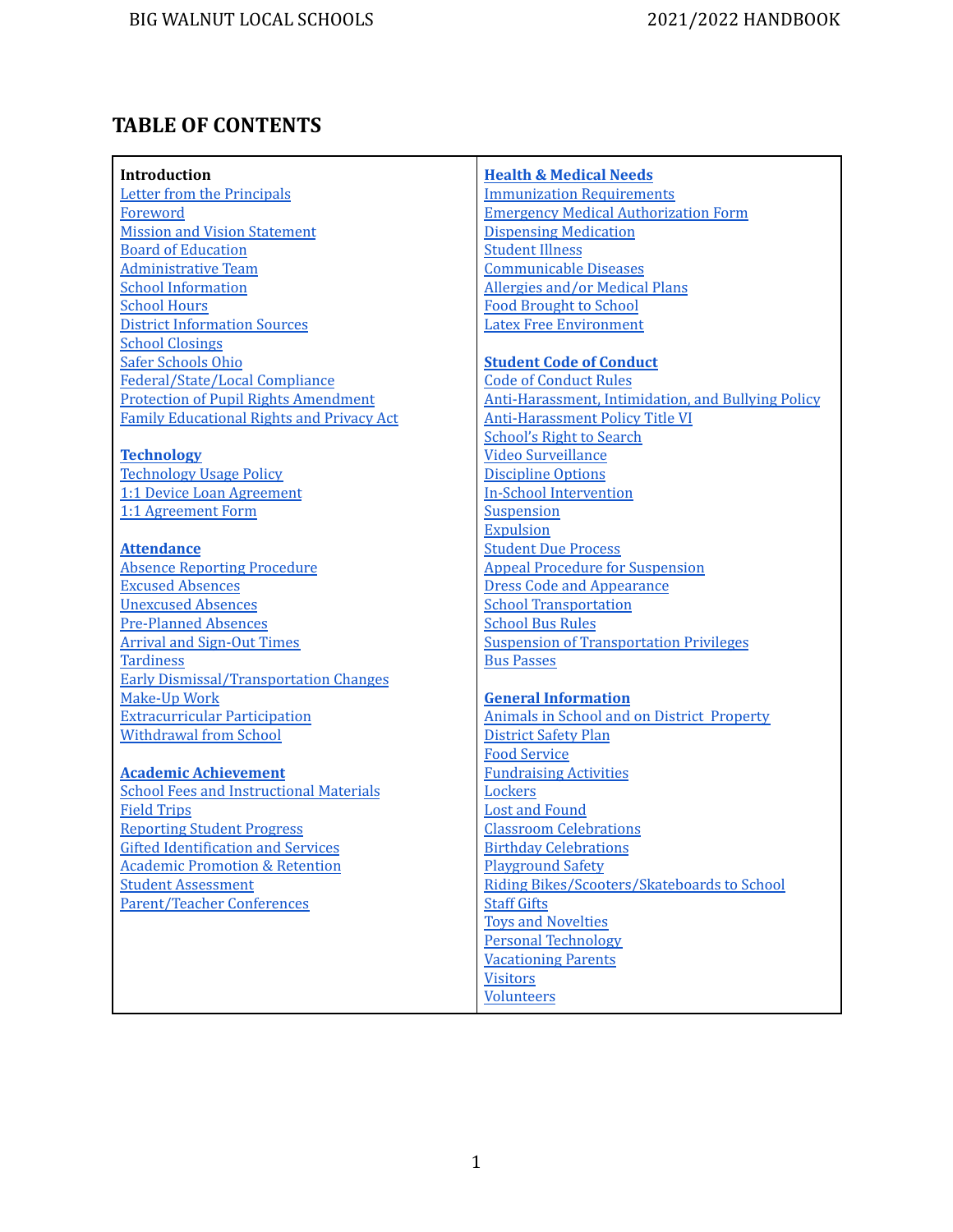#### <span id="page-2-0"></span>**Letter from the Principals**

Dear Parent/Guardian,

On behalf of the entire staff, welcome to the 2021/2022 school year. It is essential that parents read the Student Handbook and that students are made aware of its contents. We encourage your active involvement in your child's education. A strong partnership between home and school can greatly benefit your child as he/she grows and matures. We are looking forward to this school year as we inspire and guide each student to his or her maximum potential. Best wishes for a successful school year!

#### Sincerely,

Big Walnut Intermediate, Elementary, and Preschool Principals

#### <span id="page-2-1"></span>**Foreword**

The Big Walnut Local School District (BWLSD) Student Handbook was developed to answer many of the commonly asked questions that you and your parents may have during the school year and to provide specific information about certain board policies and procedures. Please take time to become familiar with the important information contained in this handbook and keep the handbook available for reference. Please note that the majority of information in our handbooks is standardized and applies to all students PreK-12. This Student/Parent Handbook is based in significant part on policies adopted by the Big Walnut Local School District Board of Education and Administrative Guidelines developed by the Superintendent. The policies and administrative guidelines are periodically updated in response to changes in the law and other circumstances. If you have any questions that are not addressed in this handbook, you are encouraged to talk to your teachers or the building principal. This handbook replaces all prior handbooks and other written material on the same subjects. If any of the policies or administrative guidelines referenced herein are revised, the language in the most current policy or administrative guideline prevails. Copies of current board policies and administrative guidelines are available from the building principal and on the district's website.

#### <span id="page-2-2"></span>**Big Walnut Local Schools Mission and Vision Statement**

Our Mission is to inspire and guide each student to his or her maximum potential. We will accomplish this through our vision of

- **Staff**: student-focused, professional, and collaborative
- **Curriculum**: student-focused, challenging, and current
- **Environment**: safe, respectful, and welcoming
- **Community**: informed, involved, and supportive

#### <span id="page-2-3"></span>**Board of Education**

Mr. Douglas Crowl, Mrs. Sherri Dorsch, Mr. Stephen Fujii, Mrs. Liana Lee, Mr. Brad Schneider

Your Board of Education is comprised of five members, elected to a term of four (4) years by the residents of the school district. Dates, times, and locations of the regular meetings of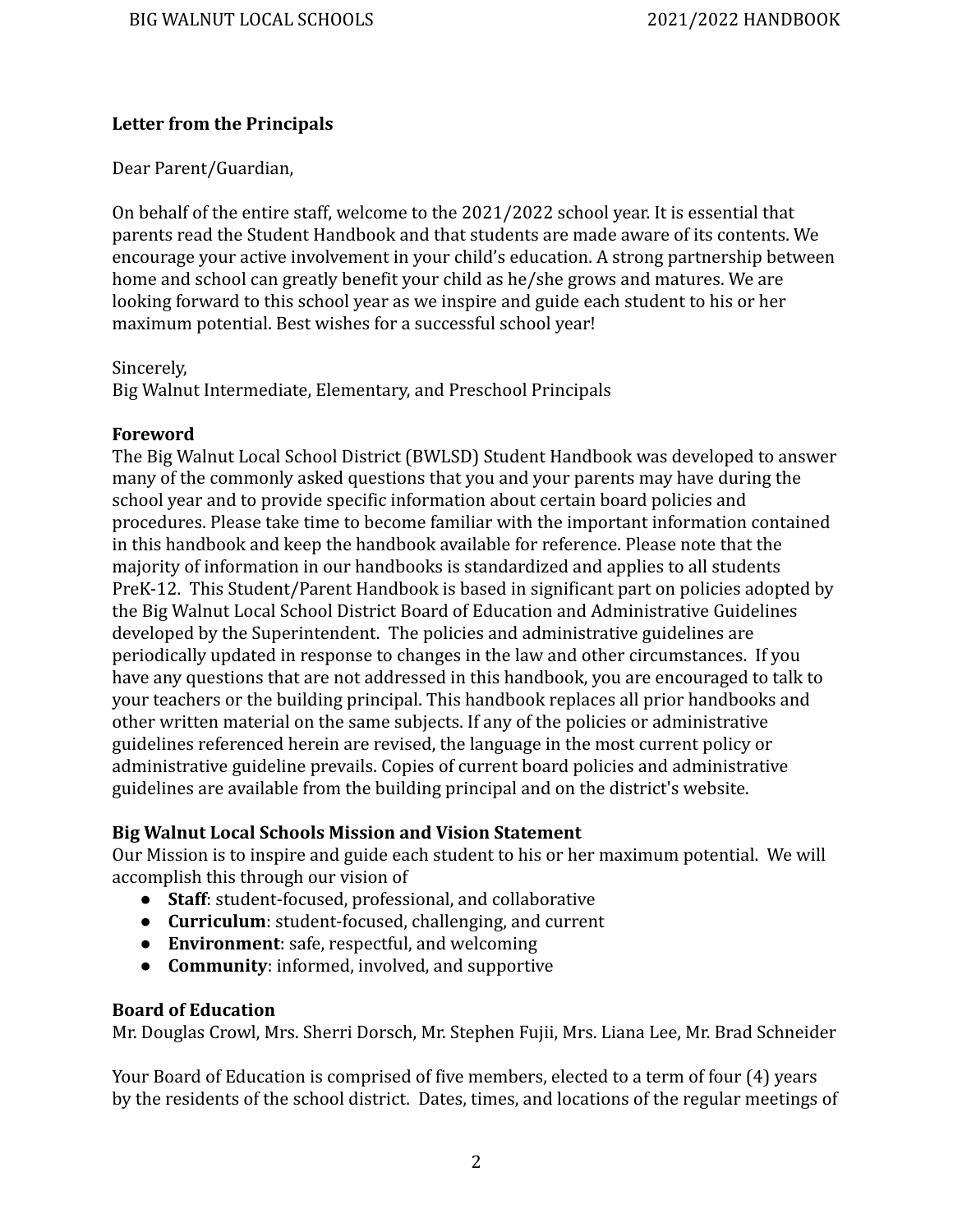the Board of Education are set at the Organizational Meeting in January. See the District's website, [www.bwls.net,](http://www.bwls.net) for dates, times, and locations of Board meetings. All community members are invited to attend.

#### <span id="page-3-0"></span>**Administrative Team**

- Mrs. Angie Hamberg Superintendent Mr. Jeremy Buskirk Treasurer
- Mr. Mark Cooper Assistant Superintendent Mrs. Annie Clark Co-Director of Academic Achievement Ms. Kate Thoma Co-Director of Academic Achievement Mr. Ross Linscott **Director of Student Services** Mr. Ron McClure **Director of Administrative Services** Mr. Doug Swartz Director of Facilities

#### **School Information**

#### <span id="page-3-1"></span>**Big Walnut Administrative Offices Big Walnut High School**

740-965-3010 740-965-3766

Sunbury, Ohio 43074 Sunbury, Ohio 43074 740-965-3006 740-965-7800

940 S. Old 3C Highway 701 N. Miller Drive Sunbury, Ohio 43074 Sunbury, Ohio 43074 740-965-3902 740-965-7850 Principal: Lauren Heitcamp Principal: Kim Castiglione

#### **General Rosecrans Elementary Hylen Souders Elementary**

301 S. Miller Drive 4121 Miller Paul Road Sunbury, Ohio 43074 Galena, Ohio 43021 740-965-8900 740-965-3200 Principal: Ginna Crawford Principal: Matt Cox

110 Tippett Court 555 S. Old 3C Highway Sunbury, Ohio 43074 Sunbury, Ohio 43074 Principal: Andy Jados

#### **Big Walnut Middle School Big Walnut Intermediate School**

777 Cheshire Road 105 Baughman Street Principal: Josh Frame Principal: Sarah Sandrock

#### **Big Walnut Elementary Prairie Run Elementary**

#### **Big Walnut Early Learning Center at Harrison Street**

70 Harrison Street Sunbury, OH 43074 740-965-7862 Principal: Annie Clark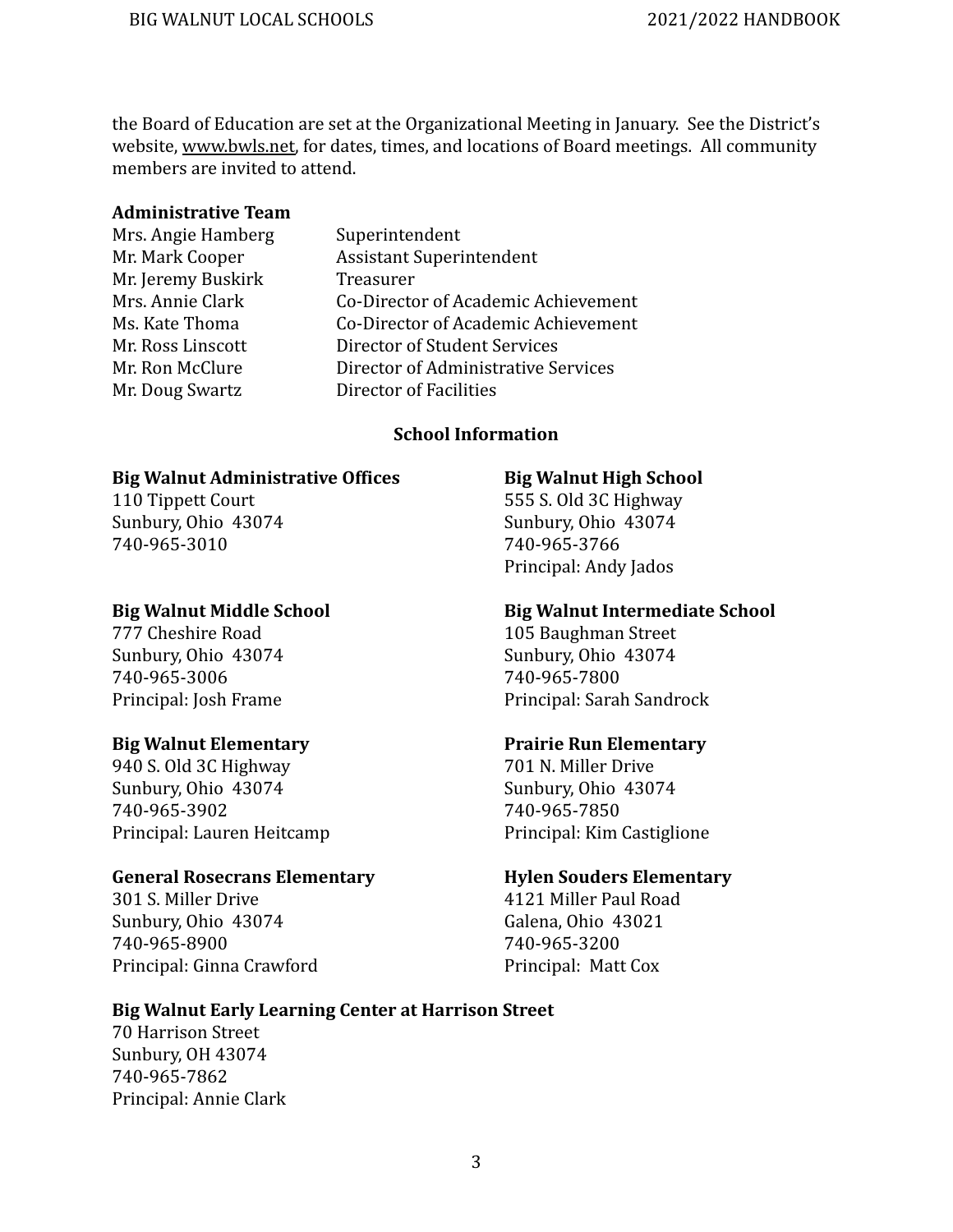| <b>School Hours</b> |  |
|---------------------|--|
|---------------------|--|

#### <span id="page-4-0"></span>**High School & Middle School Two Hour Delay**

- 
- 2:20 Dismissal 2:20 Dismissal

- 7:30 Students may enter buildings 9:30 Students may enter buildings
- 7:45 Classes begin 9:45 Classes begin
- 

- 8:35 Students may enter buildings 10:35 Students may enter buildings
- 8:45 Classes begin 10:45 Classes begin
- 11:35 AM Kindergarten dismissal 12:35 AM Kindergarten dismissal
- 12:45 PM Kindergarten arrival 1:45 PM Kindergarten arrival
- 

#### **Early Learning Center Two Hour Delay**

- 8:45 Students may enter buildings 10:45 Students may enter buildings
- 8:55 Classes begin 20:55 Classes begin
- 
- 
- 3:15 PM Dismissal 3:15 PM Dismissal

- 7:40 Classes Begin 9:40 Classes Begin
	-

#### **Intermediate Two Hour Delay**

- 
- 
- 2:25 Dismissal 2:25 Dismissal

#### **Elementary Two Hour Delay**

- 
- 
- 
- 
- 3:35 Dismissal 3:35 Dismissal

- 
- 
- 11:30 AM dismissal 12:30 AM dismissal
- 12:35 PM arrival 1:40 PM arrival
	-

#### <span id="page-4-1"></span>**District Information Sources**

Big Walnut offers a variety of ways to keep up with important news and information on our school district: • Website: www.bwls.net • Schoology/Email Notification System: Receive news, announcements and updates from Big Walnut straight to your email inbox when setting your notifications • Social Media: Facebook, Twitter, and Instagram.

#### <span id="page-4-2"></span>**School Closings**

In the event of inclement weather, school delays and closings will be posted online at www.bwls.net. Delay and closing information will also be reported using the district's automated phone system, the email notification system, the local television stations, and the radio stations. There may be times when it is necessary to dismiss school during the day because of an emergency. In such instances, parents will be contacted using the district's automated phone system. Parents are urged to make arrangements with a neighbor or friend so that their child will have a place to go in case of an emergency if a parent/adult is not home.

#### <span id="page-4-3"></span>**Safer Schools Ohio**

Big Walnut Local Schools uses the Safer Schools Ohio anonymous tip line for students and families to share information with school officials and law enforcement about threats to student safety -- whether that involves a threat of a mass incident or harm to a single student. To report a concern, call or text 1-844-SAFEROH (1-844-723-3764). The system will send your anonymous report to the appropriate people to address the concern.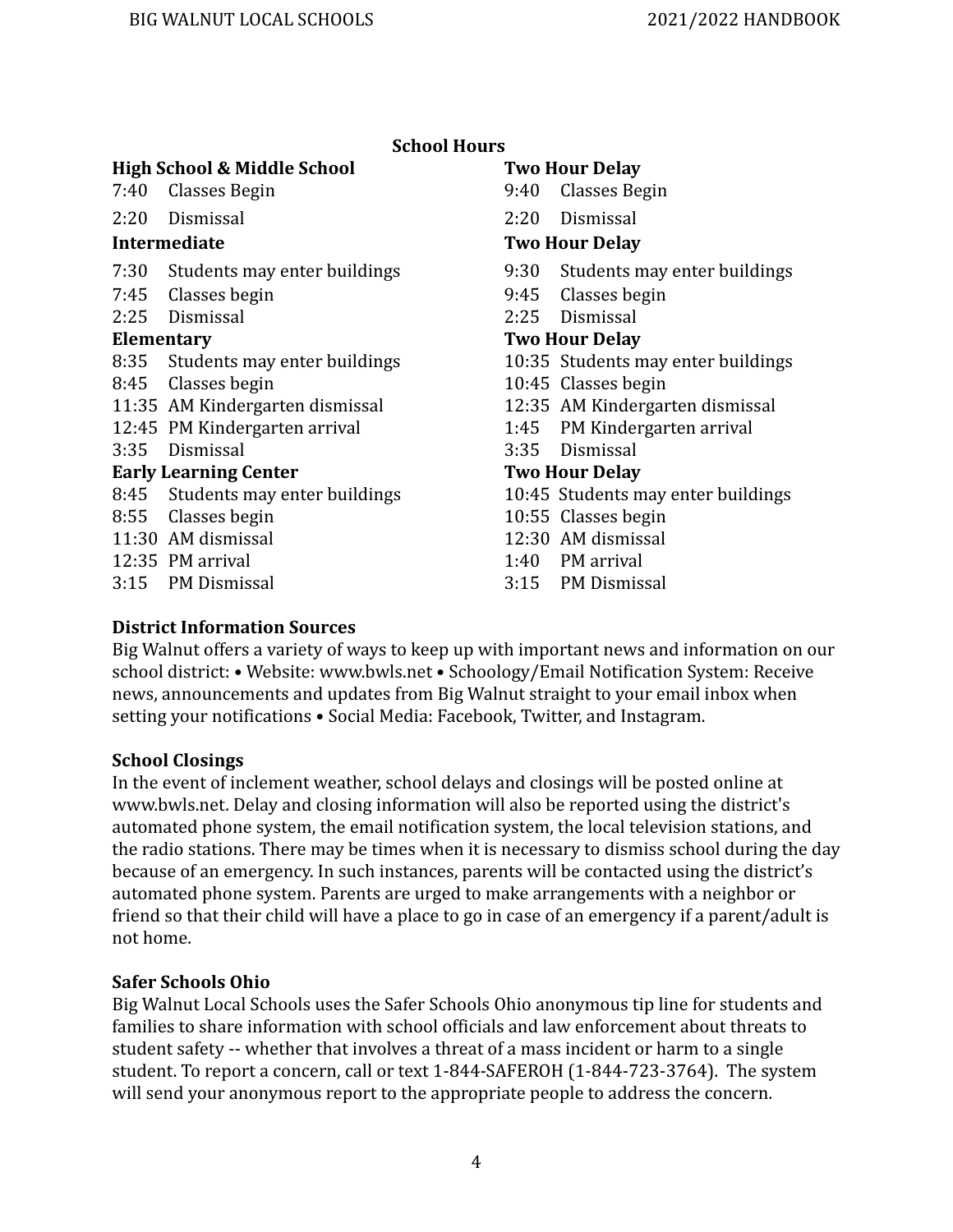#### <span id="page-5-0"></span>**Federal/State/Local Compliance**

The Big Walnut Local School District complies with federal laws that prohibit discrimination in programs and activities receiving federal assistance. Title VI of the Civil Rights Act of 1964 prohibits discrimination on the basis of race, color or national origin. Section 504 of the Rehabilitation Act of 1973 prohibits discrimination on the basis of handicap. Title IX of the Education Amendments of 1972 prohibits discrimination on the basis of sex. The Age Discrimination Act of 1975 prohibits discrimination on the basis of age. Big Walnut Local Schools also complies with the Family Education Rights and Privacy Act of 1994 and grants parents/guardians the right to examine children's official school records. Inquiries regarding unlawful discrimination may be directed to the principal of the building or the district compliance officer.

#### <span id="page-5-1"></span>**Protection of Pupil Rights Amendment (PPRA)**

PPRA affords parents and students who are 18 or emancipated minors ("eligible students") certain rights regarding our conduct of surveys, collection and use of information for marketing purposes, and certain physical exams. These include the rights to:

*Consent* before students are required to submit to a survey that concerns one or more of the following protected areas ("protected information survey") if the survey is funded in whole or in part by a program of the U.S. Department of Education.

- 1. Political affiliations or beliefs of the student or student's parent;
- 2. Mental or psychological problems of the student or student's family;
- 3. Sex behavior or attitudes;
- 4. Illegal, antisocial, self-incriminating, or demeaning behavior;
- 5. Critical appraisals of others with whom respondents have close family relationships;
- 6. Legally recognized privileged relationships, such as with lawyers, doctors, or ministers;
- 7. Religious practices, affiliations, or beliefs of the student or parents; or
- 8. Income, other than as required by law to determine program eligibility.

*Receive notice and an opportunity to opt a student out of –*

- 1. Any other protected information survey, regardless of funding;
- 2. Any non-emergency, invasive physical exam or screening required as a condition of attendance, administered by the school or its agent, and not necessary to protect the immediate health and safety of a student, except for hearing, vision, or scoliosis screenings, or any physical exam to screening permitted or required under State law; and
- 3. Activities involving collection, disclosure, or use of personal information obtained from students for marketing or to sell or otherwise distribute the information to others.

*Inspect,* upon request and before administration or use –

- 1. Protected information surveys of students;
- 2. Instruments used to collect personal information from students for any of the above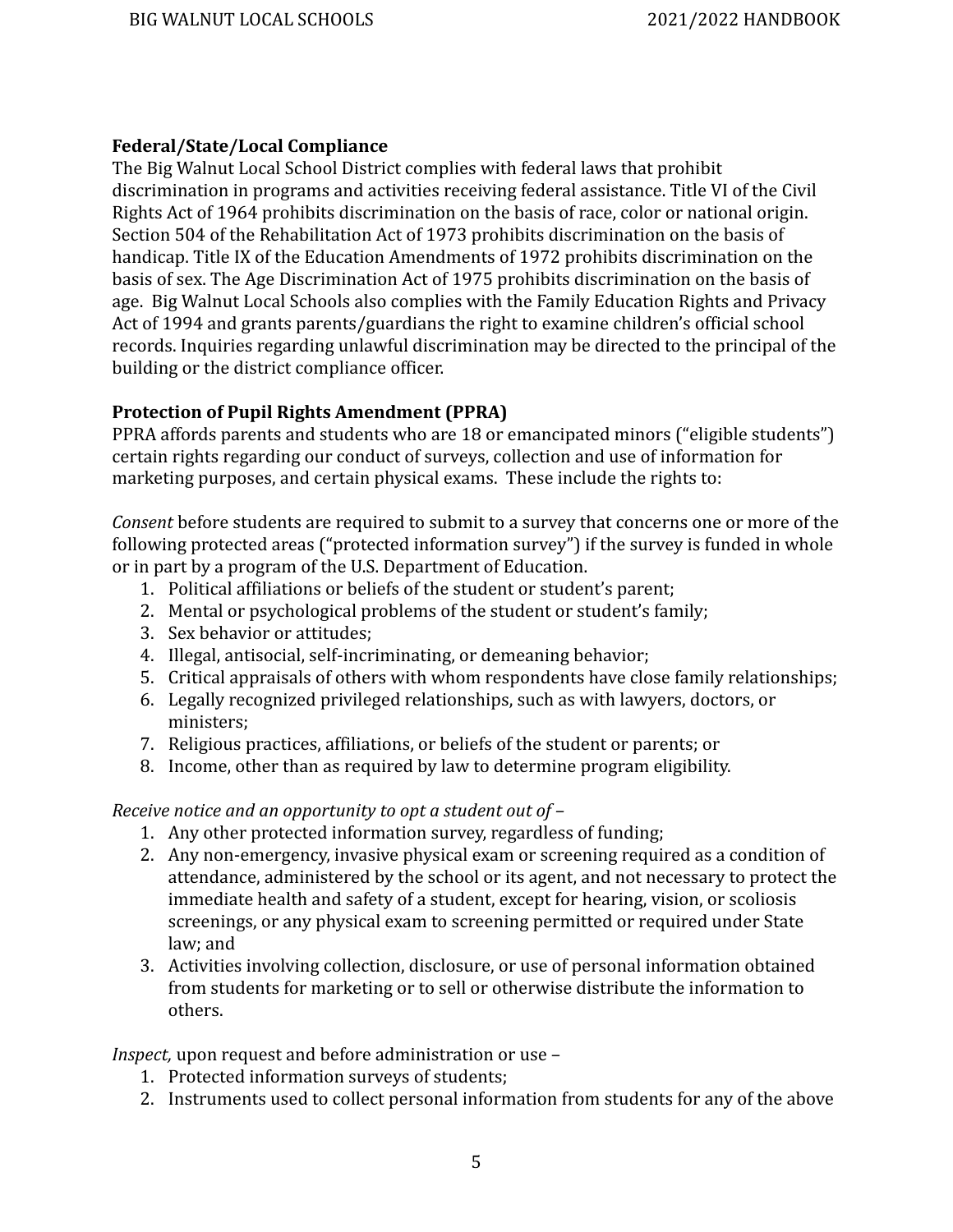marketing, sales, or other distribution purposes; and

3. Instructional material used as part of the educational curriculum.

The Big Walnut Local School District will develop and adopt policies, in consultation with parents, regarding these rights, as well as arrangements to protect student privacy in the administration of protected surveys and the collection, disclosure, or use of personal information for marketing, sales, or other distribution purposes. The Big Walnut Local School District will directly notify parents and eligible students of these policies at least annually, at the start of each school year, and after any substantive changes. The Big Walnut Local School District will also notify parents and eligible students annually at the start of each school year of the specific or approximate dates of the following activities and provide an opportunity to opt a student out of participating in:

- 1. Collection, disclosure, or use of personal information for marketing, sales or other distribution.
- 2. Administration of any protected information survey not funded in whole or in part by the U.S. Department of Education.
- 3. Any non-emergency, invasive physical examination or screening as described above.

Parents/eligible students who believe their rights have been violated may file a complaint with:

> Family Policy Compliance Office U.S. Department of Education 400 Maryland Avenue, SW Washington, D.C, 20202-4650

### <span id="page-6-0"></span>**Family Educational Rights and Privacy Act (FERPA)**

The following rights are afforded parents and students over 18 years of age ("eligible students") under The Family Educational Rights and Privacy Act:

- 1. The right to inspect and review the student's education records within 45 days of the day the school received a request for access. Parents or eligible students should submit to the school principal (or the principal's designee) a written request that identifies the record (s) they wish to inspect. The school official will make arrangements for access and notify the parent or eligible student of the time and location where records may be inspected.
- 2. The right to request an amendment of the student's education records that the parent or eligible student believes are inaccurate. Parents or eligible students may ask the school to amend a record that they believe is inaccurate. They should write the school principal (or the principal's designee), clearly identify the part of the record they want changed, and specify why it is inaccurate. If the school decides not to amend the record as requested by the parent or eligible student, the school will notify the parent or eligible student of the decision and advise them of their right to a hearing regarding the request for amendment. Additional information regarding the hearing procedures will be provided to the parent or eligible student when notified of the right to a hearing.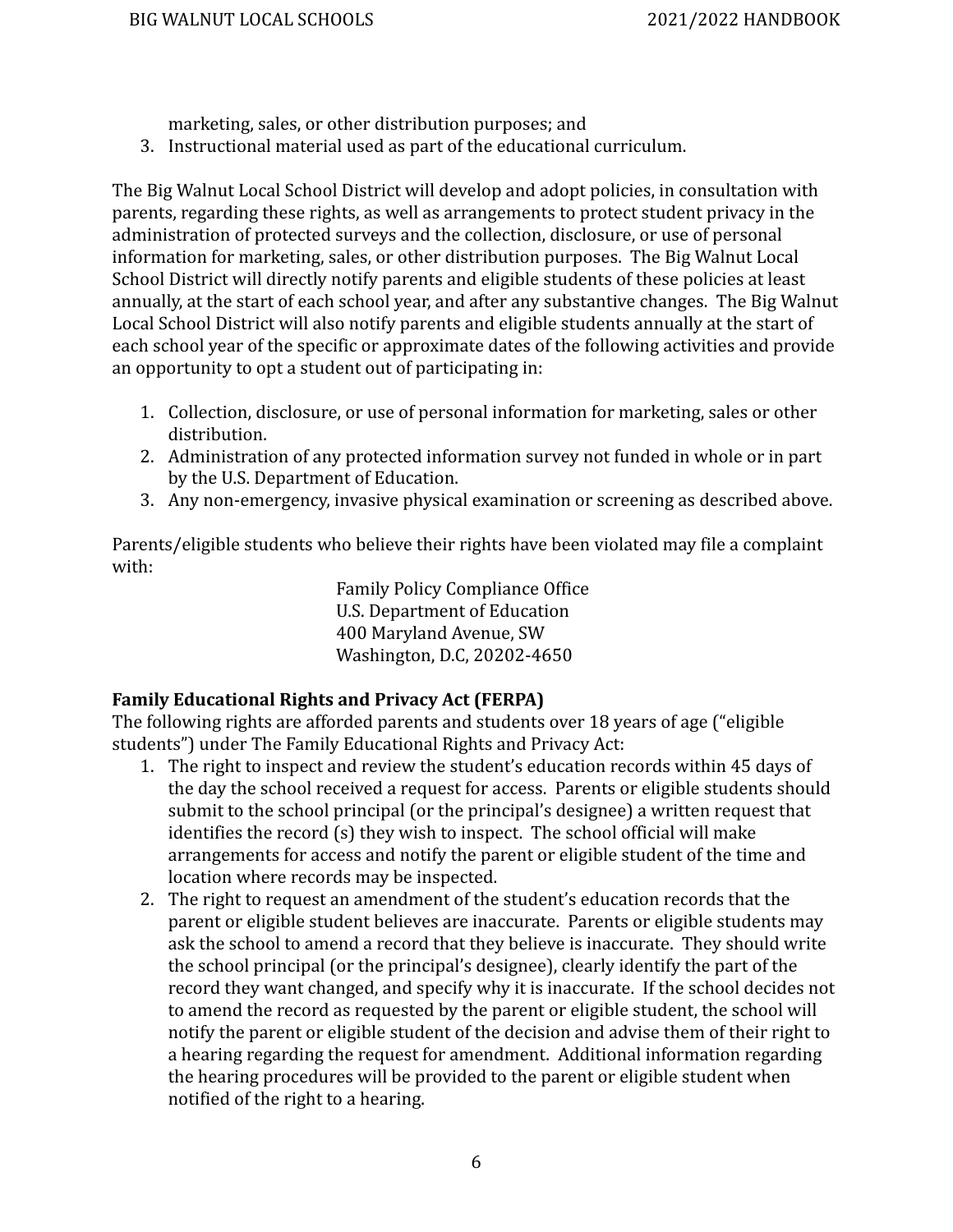- 3. The right to consent to disclosures of personally identifiable information contained in the student's education records, except that FERPA authorizes disclosure without consent.
- 4. One exception, which permits disclosure without consent, is disclosure to school officials with legitimate educational interests. A school official is a person employed by the school as an administrator, supervisor, instructor, or support staff member (including health or medical staff and law enforcement unit personnel); a person serving on the School Board; as person or company with whom the school has contracted to perform a special task (such as an attorney, auditor, medical consultant, or therapist); or a parent or student serving on an official committee, such as a disciplinary or grievance committee, or assisting another school official in performing his or her tasks.
- 5. The right to file a complaint with the U.S. Department of Education concerning alleged failures by the Big Walnut Local School District to comply with the requirements of FERPA. The name and address of the office that administers FERPA: Family Policy Compliance Office

400 Maryland Avenue, SW Washington, DC 20202-4650

Big Walnut Local Schools will release standard student demographic data to non-profit organizations. If you do not wish to have data concerning your child released, in writing, notify the principal of your child's school.

### <span id="page-7-0"></span>**Technology**

### <span id="page-7-1"></span>**Technology Acceptable Use & Internet Safety Policy**

#### **(Board Policy 7540.03) - STUDENT AND FACULTY NETWORK AND INTERNET ACCEPTABLE USE AND SAFETY**

- The focus of this document is on Internet usage but applies to all computer usage at Big Walnut Local Schools.
- All students, faculty, staff, continuing education students, and support staff will be referred to as "USER" or "USERS".
- Internet access is available to users at the Big Walnut Local Schools.
- The goal of the Big Walnut Local School District is to promote educational excellence in schools by facilitating resource sharing, innovation, and communication.
- The Internet is an electronic highway connecting thousands of computers all over the world and millions of individual subscribers. Users may have access to the following:
	- A. Electronic mail communications with people all over the world.
	- B. Information and news from many educational institutions as well as scientific and governmental agencies.
	- C. Public domain software and shareware of all types.
	- D. Discussion groups on a broad range of topics.
	- E. Access to University catalogs, the Library of Congress, and on-line public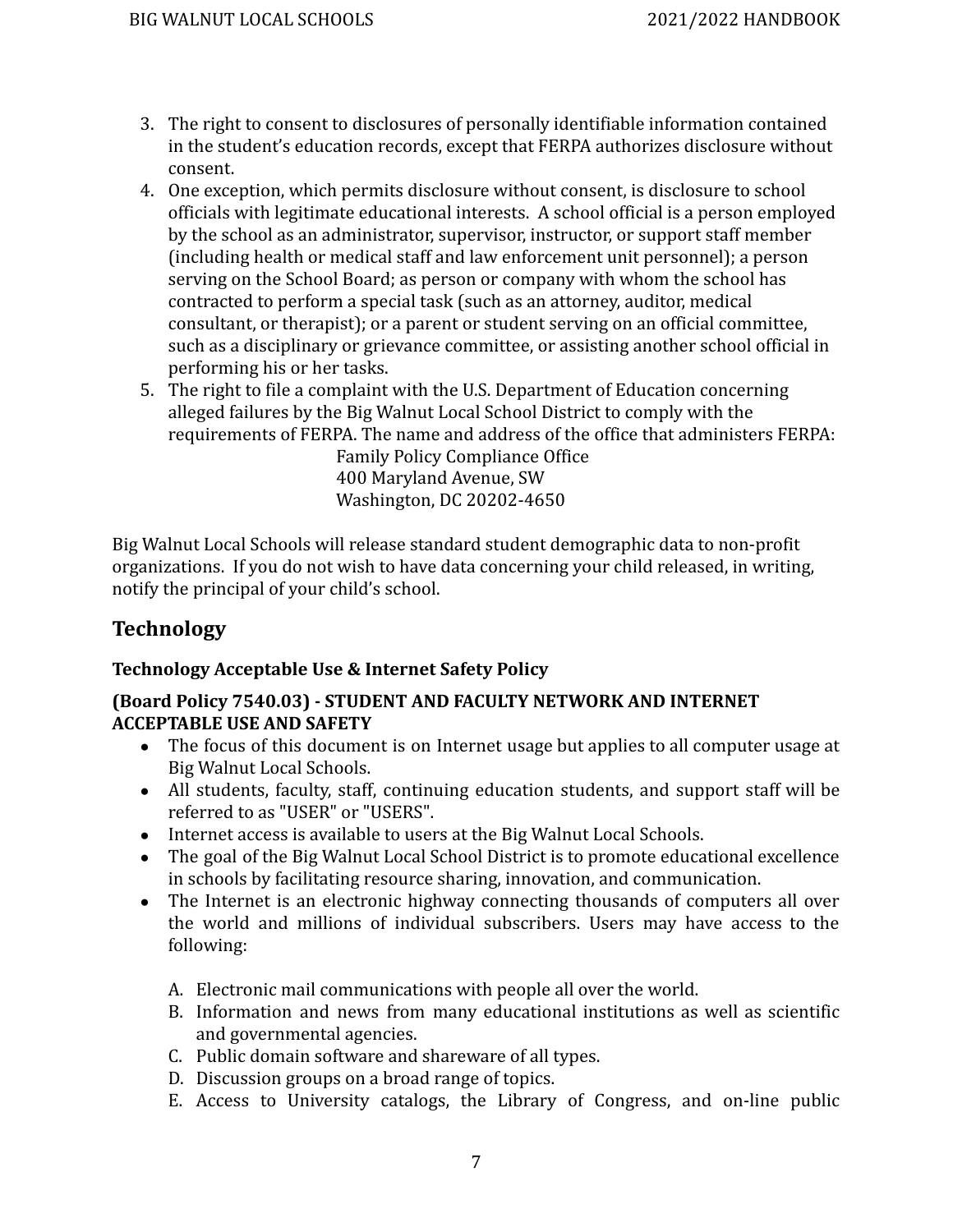#### libraries.

With access to computers and people all over the world comes the availability of material that may not be considered to be of educational value in the context of the school setting. Big Walnut Local Schools has taken precautions to restrict access to controversial materials. However, on a global network, it is impossible to control all materials, and users may discover controversial information. The District believes that the valuable information and interaction available on this network far outweighs the possibility that users may produce materials that are not consistent with the educational goals of our District.

Internet access is coordinated through a complex association of government agencies and regional and State networks. In addition, the smooth operation of the network relies upon the proper conduct of end users who must adhere to strict guidelines. These guidelines are provided here so that you are aware of the responsibilities you are about to acquire. In general, this requires efficient, ethical, and legal utilization of the network resources. If a user violates any of these provisions, his or her account may be terminated and future access could possibly be denied. All parties acknowledge that their signature on the Handbook Awareness statement is (are) legally binding and indicate the party (parties) who signed has (have) read the terms and conditions carefully, understand(s) their significance, and agree to such terms and conditions.

#### **Terms and Conditions**

- A. Acceptable Use The purpose of access to the Internet is to support research and education in and among academic institutions in the U.S. by providing access to unique resources and the opportunity for collaborative work. The use of your account must be in support of education and research and consistent with the educational objectives of the District. Use of another organization's network or computer resources must comply with the rules that are appropriate for that network. Transmission of any material in violation of any U.S. or State law is prohibited.
	- 1. This includes but is not limited to downloading copyrighted material; transmitting threatening or obscene material; or accessing, appropriating, and/or employing material that constitutes confidential or trade secret information. Use of Internet access for commercial activities is generally not acceptable. Use for product advertisement or political lobbying is also prohibited.
- B. Privileges The use of the Internet is a privilege, not a right; and inappropriate use will result in cancellation of those privileges. The system administrator can recommend removal of access until reviewed by school administration. The administration, faculty, and staff of the Big Walnut Local Schools may request the system administrator to investigate possible violations.
- C. Network Etiquette You are expected to abide by the generally accepted rules of network etiquette. These include, but are not limited to the following:
	- 1. Be polite. Do not get abusive in your messages to others.
	- 2. Use appropriate language. Do not swear, use vulgarities or any other inappropriate language.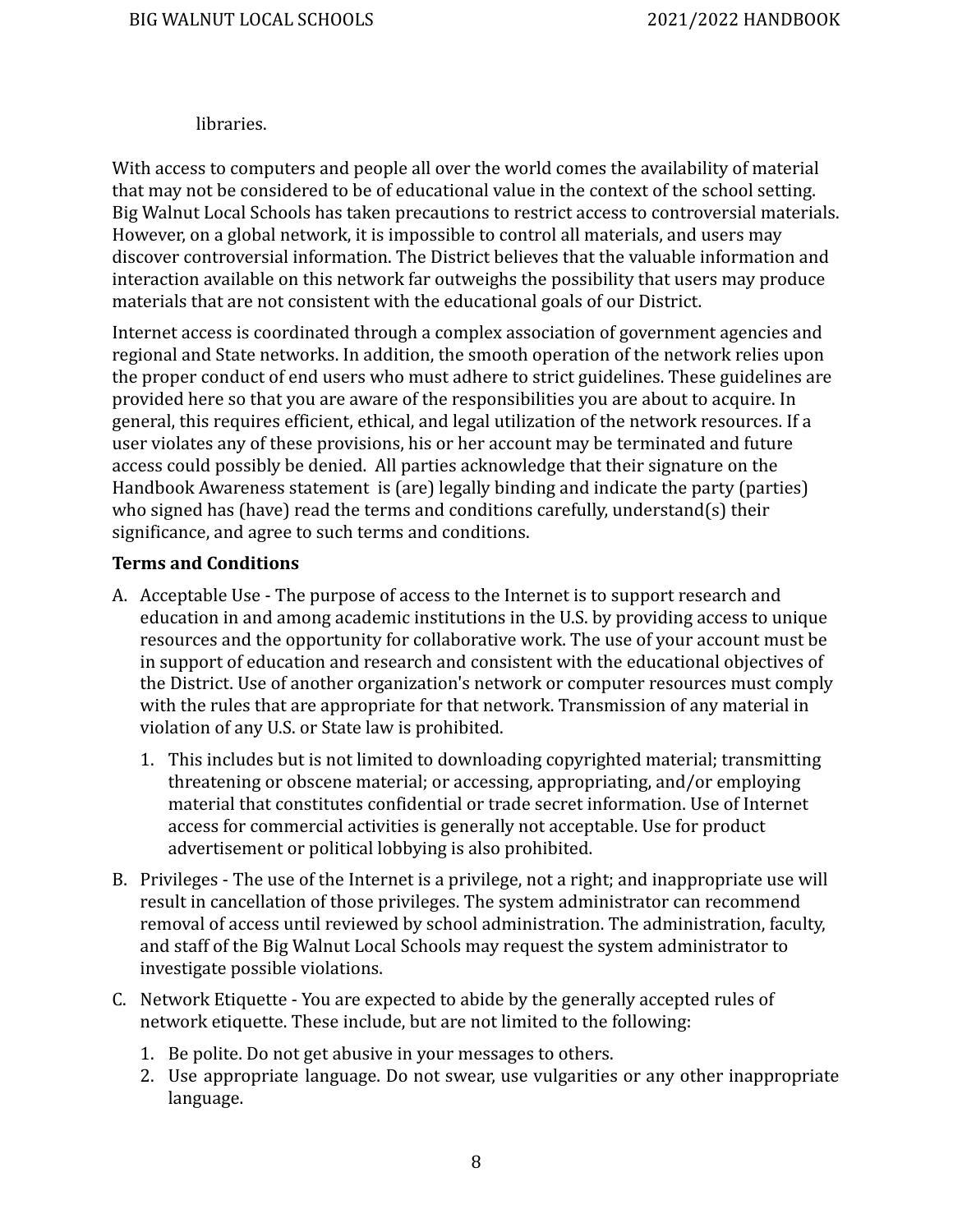- 3. Do not reveal your personal address or phone numbers to other users.
- 4. Know that electronic mail (e-mail) is not guaranteed to be private. People who operate the system do not have access to all mail. The systems administrator will monitor e-mail. Any messages related to or in support of illegal activities may be reported to the authorities.
- 5. Do not use the network in such a way that it would disrupt the use of the network by other users.
- 6. All communications (including e-mail) and information accessible via the network should be assumed to be private property, unless it is very clearly marked as being available for use or distribution.
- 7. Illegal activities are strictly prohibited.
- 8. Keep your password confidential. Do not give your password to anyone for any reason. You are responsible for it and will be held accountable.
- 9. If you subscribe to a listserv, plan on checking your mail on a regular basis.
- 10. The regular and routine use for private or personal for-profit business such as, for example, the advertising of goods or services for purchase or sale, is not an acceptable use.
- D. No user shall have any expectation of privacy with respect to any information transmitted through or stored on District computers and related equipment and storage media. The District makes no warranties of any kind, whether expressed or implied, for the service it is providing. The District will not be responsible for any damages you suffer. This includes, but is not limited to, loss of data resulting from delays, non-deliveries, misdeliveries, or service interruptions no matter how caused. Use of any information obtained via the Internet is at your own risk. The District specifically denies any responsibility for the accuracy or quality of information obtained through its services. No user shall access any fee based system.
- E. Security Security on any system is a high priority, especially when the system involves many users. If you feel you can identify a security problem on the Internet, you must notify the system administrator. Do not demonstrate the problem to other users. Do not use another individual's account under any circumstance. Attempts to login to the network as a system administrator may result in cancellation of privileges. Any user identified as a security risk or having a history of misusing other computer systems may be denied access to the network.
- F. Vandalism Vandalism may result in cancellation of privileges. Vandalism is defined as any malicious attempt to harm or destroy data or to intrude in the network or data of another user, Internet, or any other network, including the above listed agencies or other networks that are connected to the Internet backbone. This includes the Local Area Network at Big Walnut Local Schools and any computer owned by the District.

### <span id="page-9-0"></span>**1:1 Device Loan Agreement**

**Students may be provided with a school-issued device to improve and personalize his/her education. The school-issued mobile device is an important learning tool and is to be used for educational purposes. It is essential that the following guidelines be**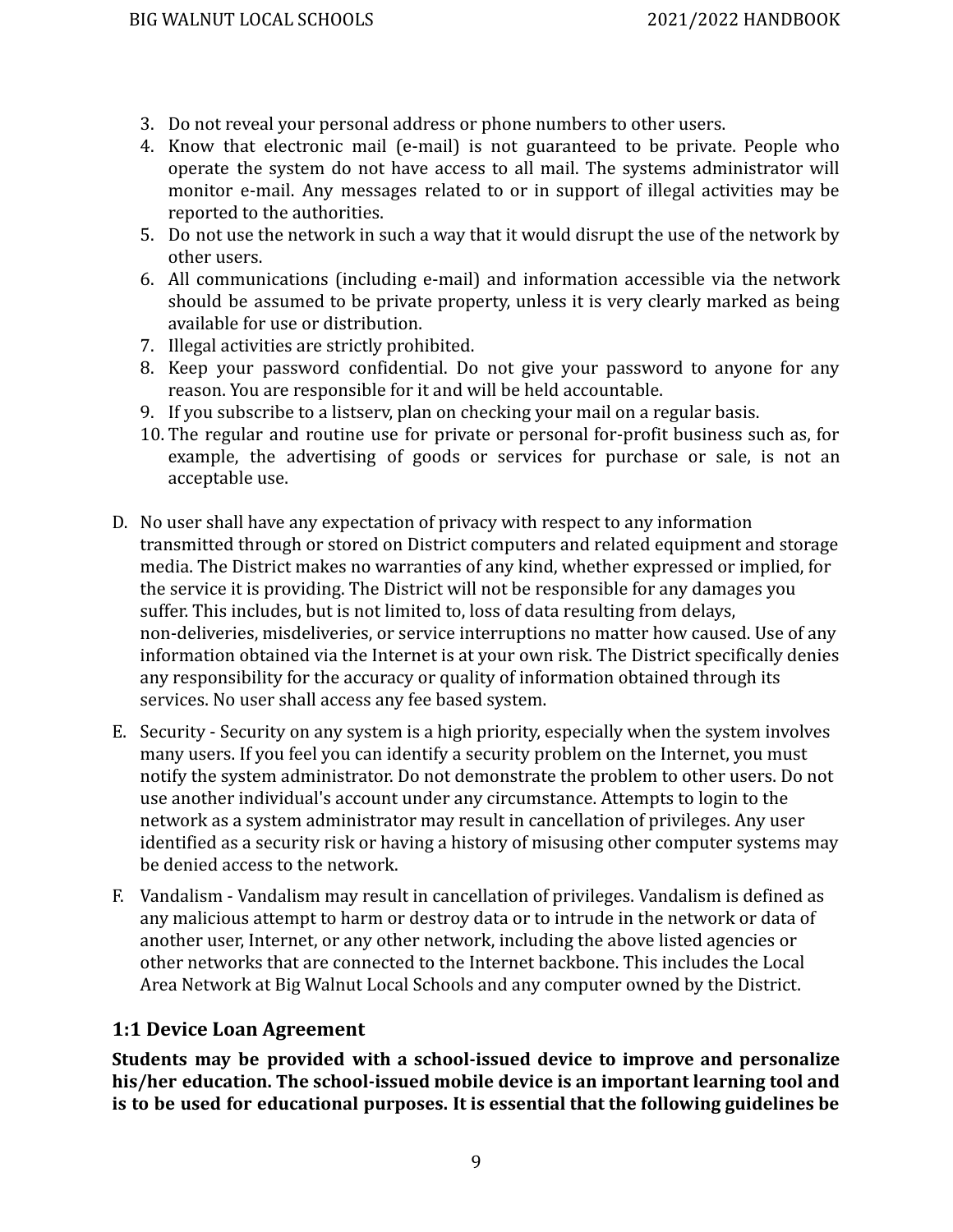#### **followed to ensure the safe, efficient, and ethical operation of this device. Violating any of the responsibilities below may result in disciplinary action.**

- One device and power cord are being lent to the student and are in good working order. It is the student's responsibility to care for the equipment and ensure that it is retained in a safe environment.
- This equipment is, and at all times remains, the property of Big Walnut Local Schools and is lent to the student for educational purposes.
- The student will report any issues associated with the device (damage, loss, etc.) IMMEDIATELY to the administration or teacher. No attempts by outside parties will be made to repair the device.
- Big Walnut Local Schools will cover all repairs to devices deemed faulty
- Replacement of a stolen device
	- o Must have a copy of a filed police report
	- o Subject to administrative investigation
- Access to classroom charging stations
- Access to the Big Walnut wireless network
- All repairs/replacements done by Big Walnut Local Schools

#### **Coverage Does Not Include:**

- Lost device
	- o Student responsible for full replacement cost
	- o Subject to administrative investigation
- Neglect
	- o Student responsible for full repair/replacement cost
	- o Subject to administrative investigation

### **Device Care**

### **Cleaning**

Use only a clean, soft cloth to clean the screen. No cleansers of any type shall be used (i.e. window cleaners, household cleaners, aerosol sprays, solvents, alcohol, ammonia, or abrasive material).

#### **Daily Use**

- Cords and cables must be inserted carefully into the device to prevent damage.
- Students are responsible for keeping their device's battery charged for school each day.
- The device screen can be damaged if subjected to rough treatment.
- Careful placement in your backpack is important.
- Never place a device near food, liquids, heavy objects, or sharp objects.

#### **Appearance**

• The device must remain free of any writing, drawing, stickers, or labels that are not applied by the district.

### **Safe Keeping**

• When not in the assigned student's personal possession, the device should be in a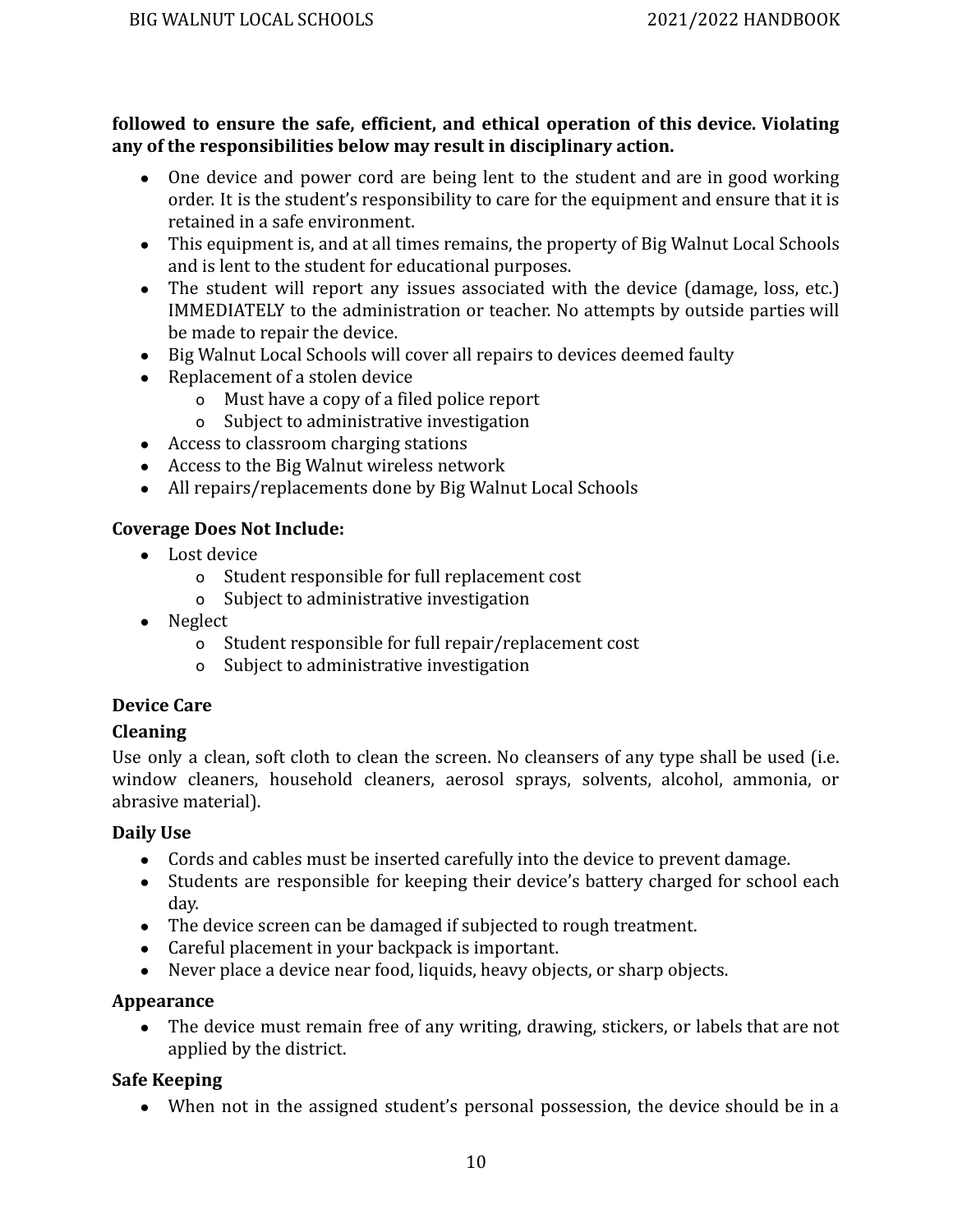secure, locked environment.

- Unattended devices will be collected and stored in the school's office.
- Devices are not to be lent to another person. Each device is assigned to an individual, and the responsibility for the care of the device solely rests with that individual.
- Never expose the device to long-term temperature extremes or direct sunlight. An automobile is not a good place to store a device.
- Do not attempt to gain access to the internal electronics or repair the device.
- If the device fails to work or is damaged, report the problem to the Tech Squad as soon as possible.

## **1:1 Device Loan Agreement Form**

<span id="page-11-0"></span>Place your initials on each line.

| As a student,                                                                                                                                 | As a parent / guardian,                                                                                                                                                                      |
|-----------------------------------------------------------------------------------------------------------------------------------------------|----------------------------------------------------------------------------------------------------------------------------------------------------------------------------------------------|
| . I received one Chromebook (\$300 value).                                                                                                    | I understand all items must be returned upon withdrawal<br>from Big Walnut.                                                                                                                  |
| received one Chromebook<br>charger<br>(\$30 value).                                                                                           | I understand that I will be charged<br>for any<br>missing/damaged equipment or cables.                                                                                                       |
| I understand all items must be returned upon<br>withdrawal from Big Walnut.                                                                   | I understand the procedures and requirements to which<br>my student must comply, including the Big Walnut Local<br>Schools Acceptable Use Policy for Computer Network and<br>Internet usage. |
| I understand that I will be charged for any<br>missing/damaged equipment or cables.                                                           | I accept responsibility for any damage or neglect that may<br>result from my student using the Chromebook, which may<br>result in monetary charges.                                          |
| I understand that I may lose my Chromebook<br>privileges as a result of any inappropriate behavior<br>with the device.                        |                                                                                                                                                                                              |
| I have read and will comply with the Big<br>Walnut Local Schools Insurance and Usage Policy<br>and Acceptable Use and Internet Safety Policy. |                                                                                                                                                                                              |

**Student**: I understand and agree to the terms of this agreement.

Student name (print) Student signature Date

\_\_\_\_\_\_\_\_\_\_\_\_\_\_\_\_\_\_\_\_\_\_\_\_\_\_\_\_\_\_\_\_\_\_\_\_\_\_\_\_\_ \_\_\_\_\_\_\_\_\_\_\_\_\_\_\_\_\_\_\_\_\_\_\_\_\_\_\_\_\_\_\_\_\_\_\_\_\_\_\_\_\_\_\_\_\_\_\_

**Parent/Guardian**: I understand this agreement and give permission for the school to allow my child to use the BWLS assigned device both at school and at home under the terms and conditions in the Device Loan Agreement.

\_\_\_\_\_\_\_\_\_\_\_\_\_\_\_\_\_\_\_\_\_\_\_\_\_\_\_\_\_\_\_\_\_\_\_\_\_\_\_\_\_ \_\_\_\_\_\_\_\_\_\_\_\_\_\_\_\_\_\_\_\_\_\_\_\_\_\_\_\_\_\_\_\_\_\_\_\_\_\_\_\_\_\_\_\_\_\_\_ Parent/Guardian name (print) Parent/Guardian signature Date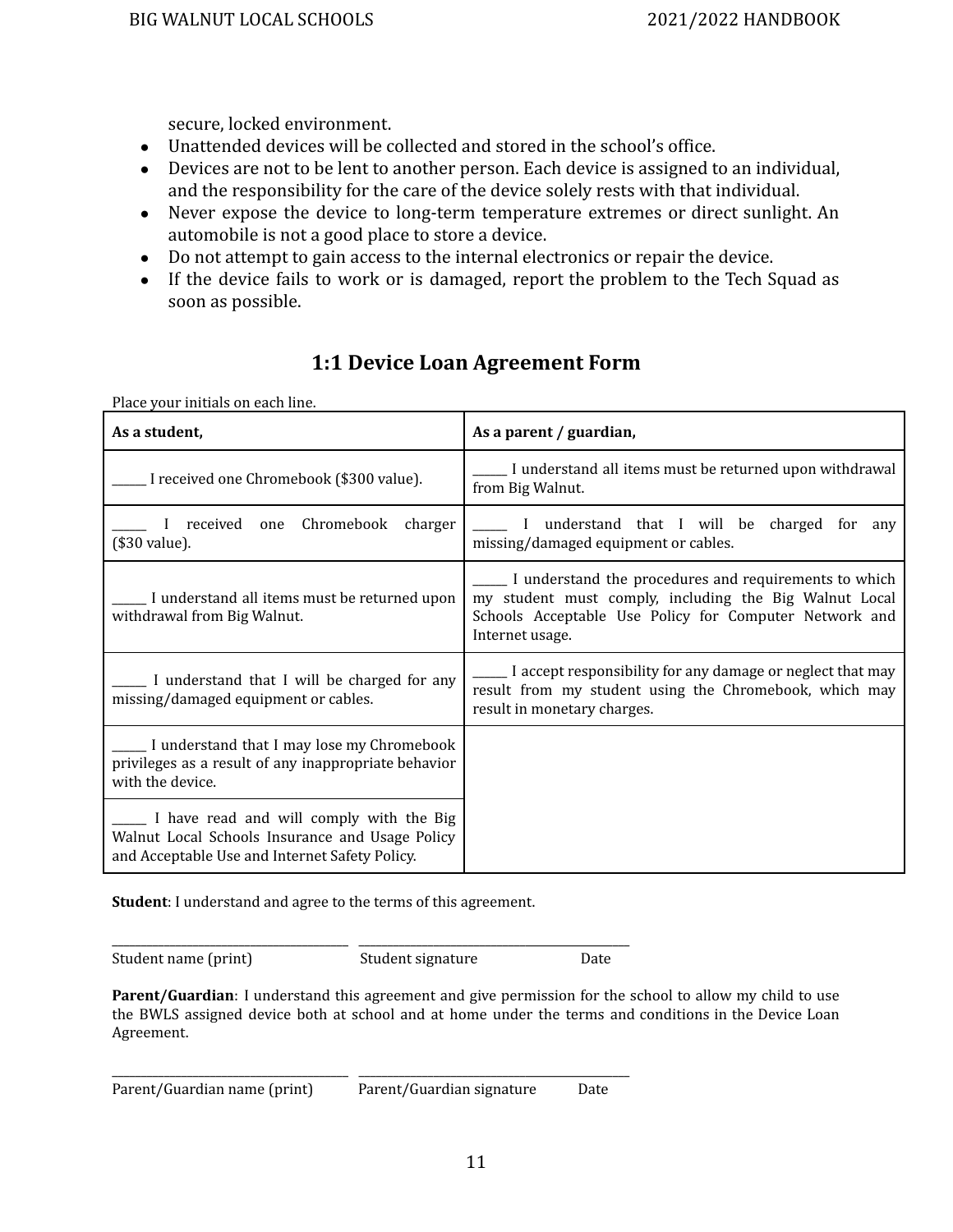# <span id="page-12-0"></span>**Attendance (Board Policy 5200)**

Section 3321.04 of the Ohio Revised Code provides that every parent, guardian, or other person having charge of any child of compulsory school age must send such child to a school which conforms to the minimum standards prescribed by the State Board of Education for the full time the school attended is in session. Such attendance must begin within one week of the date on which the child begins to reside.

The State Department of Education, Section 3321.0 of the Ohio Revised Code and House Bill 410 have formulated the following rules and regulations, which govern the past absences of students from school. The child's parent or legal guardian must communicate an explanation of the child's absence to the school office by phone the day of the absence and by written note upon the student's return to school. If there is no notification provided within ten days then it is an unexcused absence/tardy. If a student will be absent for twenty or more consecutive school days, the parents must contact the principal to explore the possibility of home instruction.

A student will be considered habitually truant if the student is absent without a legitimate excuse for thirty (30) or more consecutive hours, forty-two (42) or more hours in one school month, or for seventy-two (72) or more hours in one school year.

In order to address the attendance practices of a student who is habitually truant, the school may take any of the following intervention actions:

- Assign the student to a truancy intervention plan
- Provide counseling to the student
- Request or require the student's parent to attend a parental involvement program
- Request or require the parent/guardian attend a truancy prevention mediation program
- Notify the Registrar of Motor Vehicles of the student's absences
- Take appropriate legal action

#### <span id="page-12-1"></span>**Absence Reporting Procedure**

If your child does miss school, parents need to notify the school by 9:30AM for elementary and AM Early Learning Center classes and 8:30AM for the Intermediate School. If your child attends half-day PM classes, notification should be made by 1:30pm. If the school is not notified, the school must attempt to contact parents at home or work. This is a result of the Missing Child Act passed in April 1985. Parents need to provide notification and reason for absence within ten school days.

#### <span id="page-12-2"></span>**Excused Absences**

- 1. School activities (will be reviewed on a case by case basis).
- 2. Doctor or dentist appointments (note from the health care provider required).
- 3. Absences where a doctor has indicated the student should not attend school. In this case, a doctor's note will be necessary. The note must specify the exact dates that the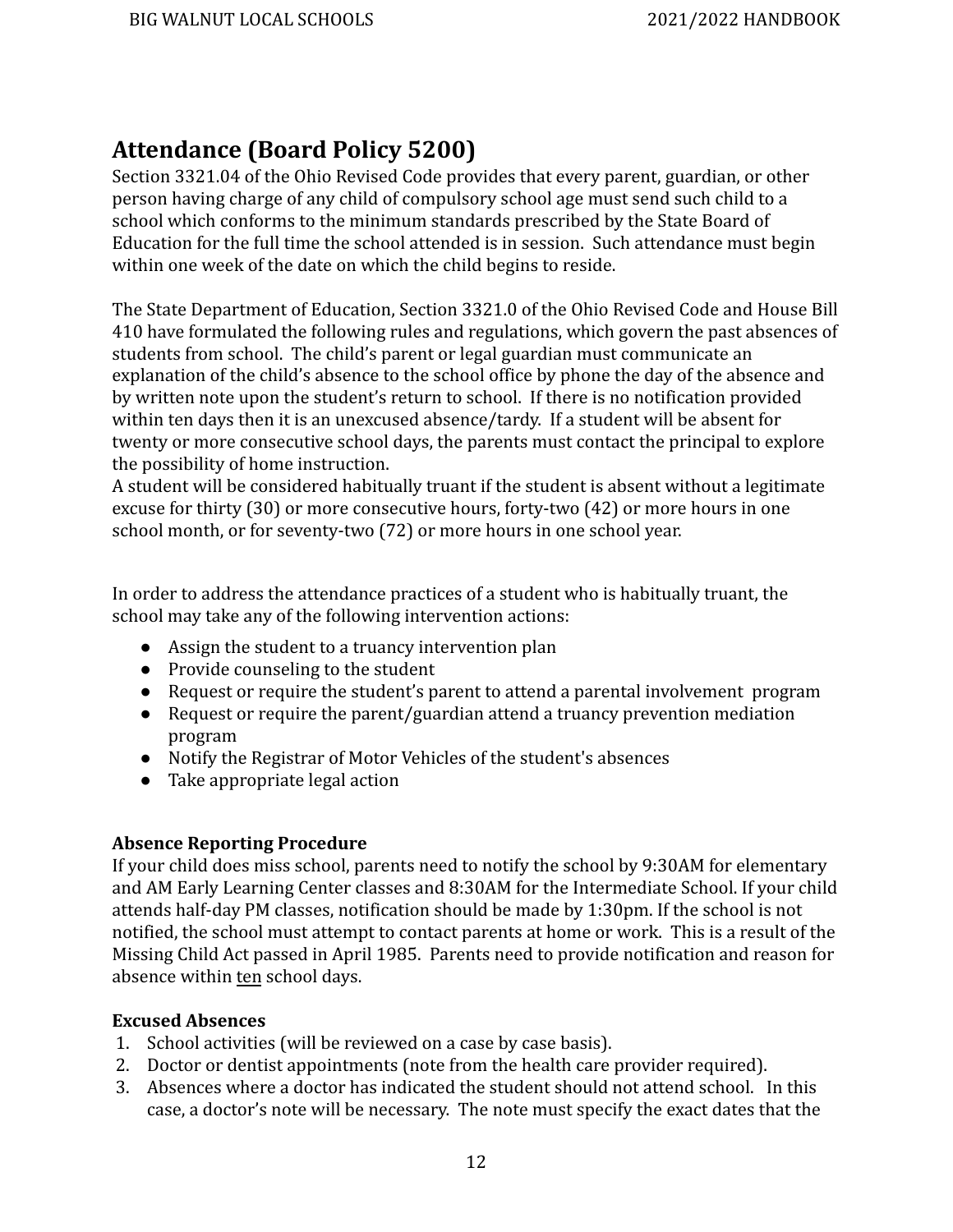individual should have been absent from school. Personal illness not requiring a doctor's note requires parent notification.

- 4. **Students missing 65 or more hours of school must provide a doctor's note. Absences in excess of 65 hours that are not documented by a doctor's note or approved pre-planned absence will result in an unexcused absence.**
- 5. Confinement to a hospital, clinic, or a similar health related institution
- 6. Funerals / death / emergency in the family
- 7. Court appearances
- 8. Religious holidays
- 9. Quarantine of the home
- 10. Reasons subject to principal approval
- 11. Bus missing stop

#### <span id="page-13-0"></span>**Unexcused Absences**

- 1. Truancy
- 2. Oversleeping
- 3. Car problems / late ride / missing the bus
- 4. Out-of-school suspensions
- 5. Other absences as determined by the administration

#### <span id="page-13-1"></span>**Pre-Planned Absences**

Parents must obtain a "PRE-PLANNED ABSENCE REQUEST FORM" from the office when known in advance that a child will not be attending school (i.e. family vacation, participation in the Delaware County Fair, etc). The form is to be completed by the parents and submitted to the office for principal approval at least two days before the pre-planned absence. Work may be given in advance and will be due upon the student's return. Other work will be kept for the student during the course of the absence. That work will be due within the same number of days as the length of the absence. Please note that absences not authorized according to attendance policies and procedures will be counted as unexcused.

#### <span id="page-13-2"></span>**Arrival and Sign Out Times**

Students leaving and returning within the same school day will have their absence calculated based on the time out.

#### <span id="page-13-3"></span>**Tardiness**

Any students who are not in their assigned classroom when school officially begins for the day will be counted tardy. Habitual tardiness to school will be referred to the attendance officer for follow-up. Excessive violations may result in Juvenile Court proceedings.

#### <span id="page-13-4"></span>**Early Dismissal/Transportation Changes**

For your child's safety and protection, students are not to leave the school or playground during the school day without special permission. Any students leaving during the school day will ONLY be dismissed from the office. If your child's transportation will change, please notify your child's office at least an hour before dismissal. If a child will be accompanying another student on the bus or picked up with another student, notification must be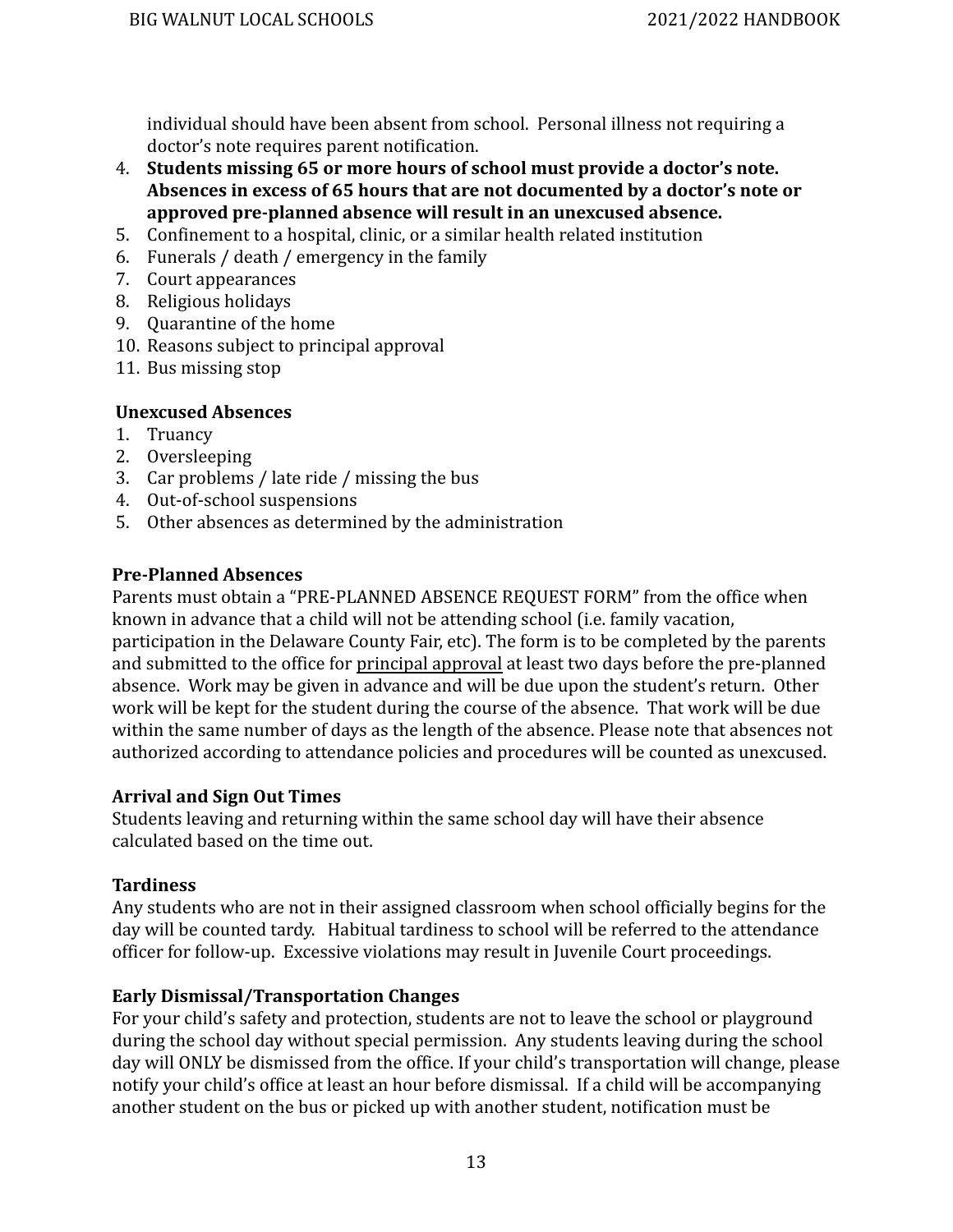received from BOTH sets of parents. Changes in bus transportation will be subject to approval based on availability.

#### <span id="page-14-0"></span>**Make-Up Work**

Students are given the same number of days as the length of the illness to complete and turn in make-up work. For example, a child absent three days from school would be given three days upon his/her return to complete and turn in the missed work.

If your child is absent and you would like to receive missed work, prior to your student's return, please contact your child's school office regarding this possibility.

#### <span id="page-14-1"></span>**Extracurricular Participation**

Guidelines for extracurricular participation as a result of illness or other absences are as follows:

- 1. If a student is ill and does not come to school, he/she should not attend extracurricular activities that evening.
- 2. If a student leaves school anytime during the day as a result of illness, he/she is not to return for the extracurricular activity that evening.

#### <span id="page-14-2"></span>**Withdrawal from School**

Parents/Guardians are required to complete the BWLS Student Withdrawal Notice Form in the office of attendance to initiate the withdrawal process in Big Walnut. This signed form may be used to begin the process until at least one of the following preferred documentation methods are provided: 1) a signed withdrawal form from a responsible party outside the district that includes the last date attended in the district and the name of the new district/school 2) documentation of notification from an ODE system that the student has enrolled in another Ohio district 3) a hard copy or electronic records request from the new district/school with the date enrolled in the new school and/or the date the request was received. Parents/Guardians need to provide their new mailing address and contact information.

# <span id="page-14-3"></span>**Academic Achievement**

#### <span id="page-14-4"></span>**School Fees and Instructional Materials (Board Policy 6152)**

School fees for the 2021/2022 school year are \$55.00 per student in grades PreK-4 and \$65.00 per student in grades 5-6. Students enrolled in our preschool program will have a tuition of \$200 per month. Students enrolled in our Full Day Kindergarten program will have a tuition fee of \$200 per month. Fees are due at the beginning of the school year. School fees are used for the annual purchase of consumable items (i.e. workbooks) and software subscriptions for individual students. Payments may be made using our online payment system on the district website: [www.bwls.net](http://www.bwls.net/) (select "PaySchools Central" under the "Parent/Community tab"), a credit card transaction at school, or by sending a check to school. Invoices will be sent on a monthly basis. Until fees are paid, students may not participate in Eagle Extensions. School fees are waived for those students who qualify for Free Lunch. Those students who qualify for Reduced Lunch will pay \$27.50 per student in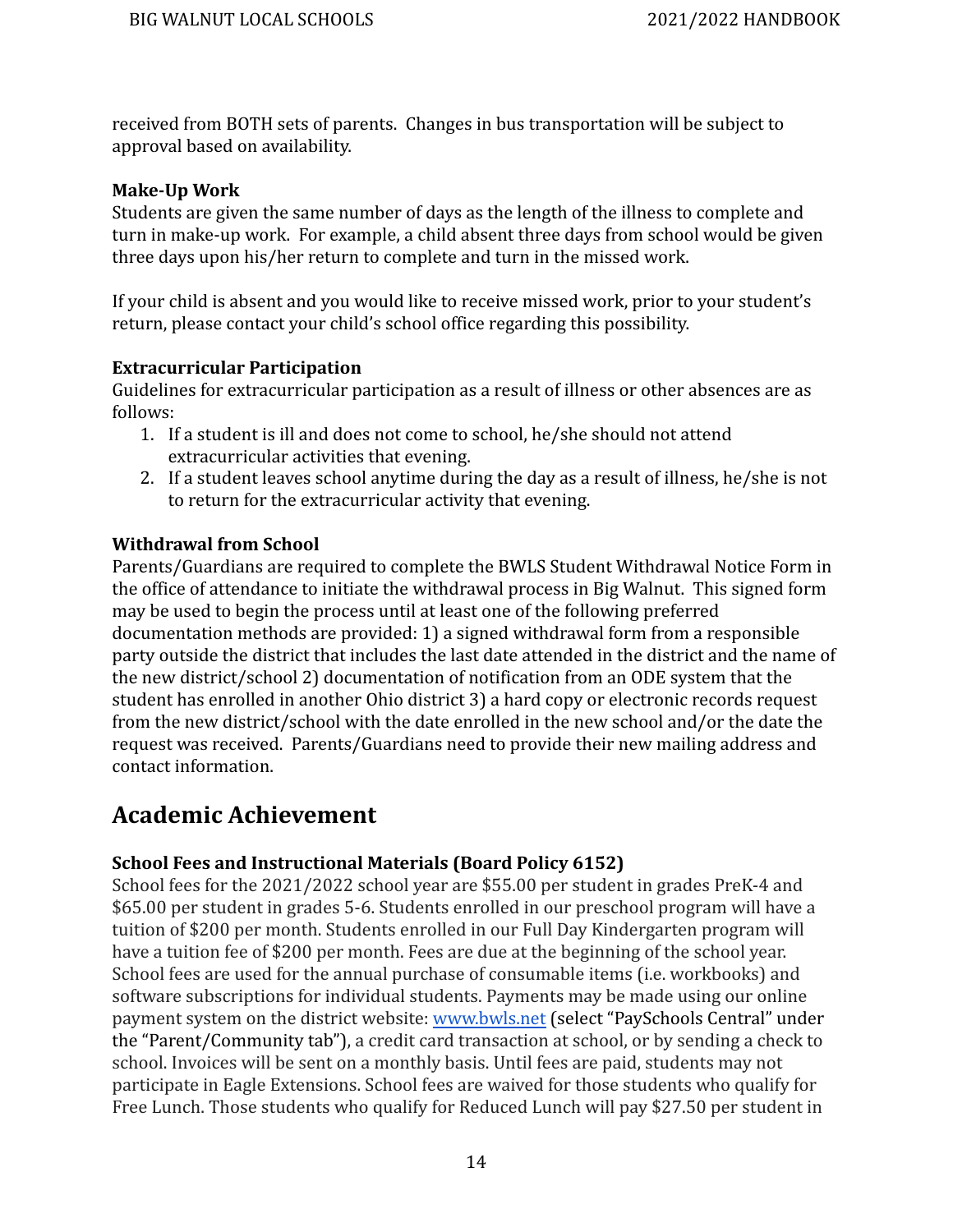grades K-4 and \$32.50 per student in grades 5-6.

Students are responsible for instructional materials loaned to him or her, and are expected to return instructional materials at the end of the course. Students will be responsible to pay for any instructional materials that are damaged, lost, or stolen.

#### <span id="page-15-0"></span>**Field Trips (Board Policy 2340)**

Field trips are an opportunity to participate in educational experiences beyond the regular classroom. Only classroom students and adult chaperones are permitted on field trips. Adult chaperones will be required to have a successful background check, prior to supervising any students on the trip. Permission slips signed by a parent or guardian must be on file in the office prior to the date of the trip. A telephone call giving permission is not a signed permission slip. Field trips are a privilege, not a right. A student's attendance and attitude are key factors in determining his/her participation in these educational opportunities. Students on all district-sponsored trips remain under the district's administrative guidelines.

#### <span id="page-15-1"></span>**Reporting Student Progress (Board Policy 5420)**

Student academic progress will be reported to parents on consistent intervals throughout the year. Parent conferences and PowerSchool will be provided to keep parents informed of student progress. *PowerSchool* is the online tool that may be used by Big Walnut Local Schools to report grade information. This allows parents access to their child's academic progress.

Big Walnut implements a Response to Intervention (RtI) model to meet the needs of all students. Each student is universally screened in the areas of literacy and math three times per year. Data teams that are comprised of various professionals including but not limited to classroom teachers, intervention staff, and the school principal look at student data to determine the needs of students to receive support in academics and/or behavior. Throughout these interventions, the student's progress is monitored and will be communicated to the parents. If the educational team, which also includes the parents, has a concern about a lack of or stalled progress, a switch in intervention may be made or further conversation of meeting the student's needs may occur.

### <span id="page-15-2"></span>**Gifted Identification and Services (Board Policy 2464)**

The State of Ohio requires gifted identification, however, it does not mandate comprehensive services for children identified as gifted. Big Walnut Local Schools follow the state term of "gifted" as students who perform or show potential for performing at remarkably high levels of accomplishment when compared to others of their age, experience, or environment and who are identified following procedures and criteria established by the Ohio Revised Code, Section 3324.03.

If you wish to find out more about the "Big Walnut Policy and Plan for the Identification of Children Who Are Gifted" or "Gifted Education Services and Eligibility Criteria", please contact your child's school or the Big Walnut District office to obtain additional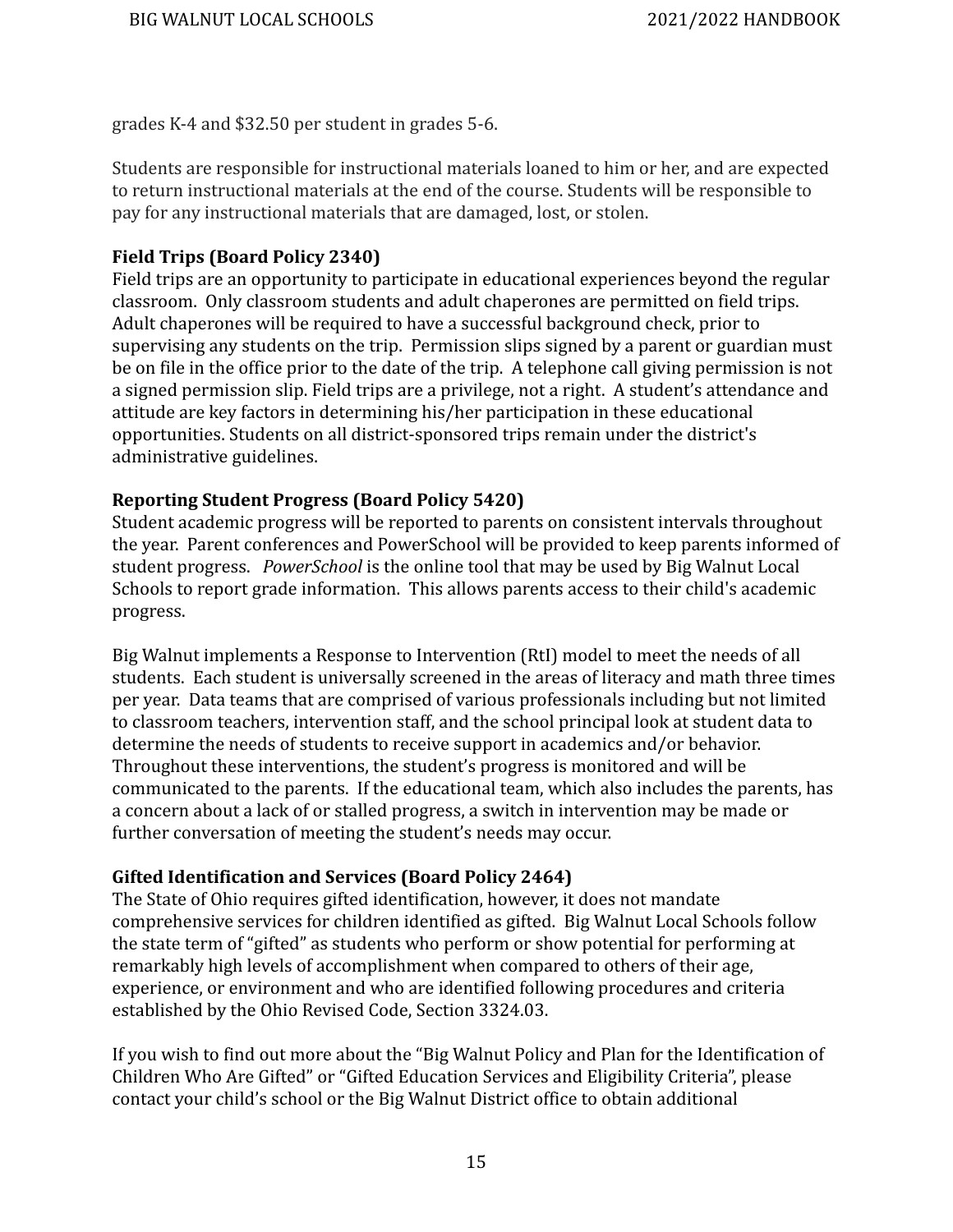information.

#### <span id="page-16-0"></span>**Academic Promotion & Retention (Board Policy 5410)**

The promotion/retention of a student in any grade level should always be in the best interest of the student. The first consideration for student retention is the inability to meet at least minimum levels of knowledge and skills at his or her grade level. However, academics will not be the sole factor in the determination of retention. The student's age, maturity level, emotional and social development, and attendance will also be considered. Retention shall occur only if it is viewed as an opportunity for student growth. If deemed necessary, it should occur as early as possible in a student's educational program.

#### <span id="page-16-1"></span>**Student Assessment (Board Policy 2623)**

Big Walnut Local Schools follows requirements for all state mandated testing and assessments. Additional group tests are given to students to monitor progress and determine educational mastery levels. These tests help the staff determine instructional needs. Classroom tests are given to assess student progress and assign grades. These are selected or prepared by teachers to assess student achievement on specific objectives.

### <span id="page-16-2"></span>**Parent/Teacher Conferences (Board Policy 5420)**

Parent/Teacher conferences are scheduled multiple times throughout the year. Conference times will be arranged through your child's teacher. Conferences may be arranged at other times throughout the year by request of the parent, teacher, or building principal.

# <span id="page-16-3"></span>**Health & Medical Needs**

### <span id="page-16-4"></span>**Immunization Requirements (Board Policy 5320)**

Your child must meet county and state health regulations for entrance to school, which includes compliance with immunization laws. Each school year, the district nurse reviews health records and reminders will be sent if your child is out of compliance. **Students will be excluded from school if the immunization requirements are not completed within 14 calendar days after the student's first day of school.** Written statements of objection to immunizations due to parent/guardian philosophical or religious reasons must be provided to the school and are kept on file in the student record. An exemption from immunizations related to medical reasons must be signed by the child's physician and will be kept in the student file.

Listed below are the immunizations your child must have according to the Ohio Department of Health and the Ohio Department of Education for the 2021/2022 School Year.

| <b>Vaccines</b> | <b>Fall 2021 Immunization Requirements for School</b>                                                                                         |
|-----------------|-----------------------------------------------------------------------------------------------------------------------------------------------|
| DTaP/DTP/DT     | Kindergarten<br>4 or more of DTaP or DT, or any combination. If all 4 doses were given before the 4 <sup>th</sup> birthday, a 5 <sup>th</sup> |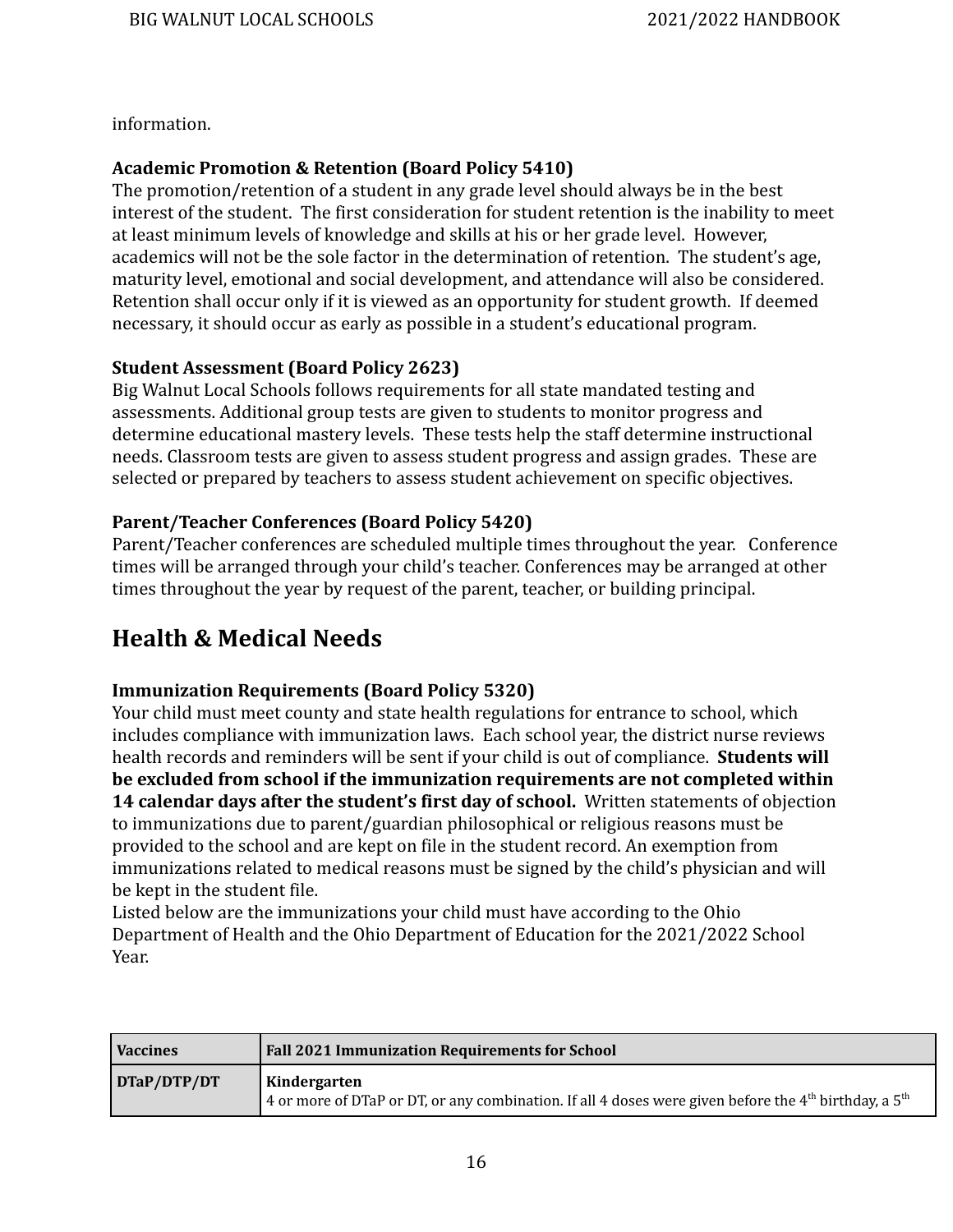| Diphtheria, Tetanus,<br>Pertussis        | dose is required. If the 4 <sup>th</sup> dose was administered at least six months after the 3 <sup>rd</sup> dose, and on or<br>after the 4 <sup>th</sup> birthday, a 5 <sup>th</sup> dose is not required.*                                                                                                                              |
|------------------------------------------|-------------------------------------------------------------------------------------------------------------------------------------------------------------------------------------------------------------------------------------------------------------------------------------------------------------------------------------------|
|                                          | Grades 1-12<br>4 or more of DTaP or DT, or any combination. 3 doses of Td or a combination of Td and Tdap is the<br>minimum acceptable for children age 7 and up.                                                                                                                                                                         |
|                                          | Grades 7-12<br>1 dose of Tdap vaccine must be administered prior to entry.**                                                                                                                                                                                                                                                              |
| <b>Polio</b>                             | $K-9$<br>3 or more doses of IPV. The FINAL dose must be administered on or after the 4 <sup>th</sup> birthday regardless<br>of the number of previous doses. If a combination of OPV and IPV was received, 4 doses of either<br>vaccine are required.***                                                                                  |
|                                          | <b>Grades 10-12</b><br>3 or more doses of IPV or OPV. If the 3 <sup>rd</sup> dose of either series was received prior to the 4 <sup>th</sup> birthday, a<br>$4th$ dose is required; If a combination of OPV and IPV was received, 4 doses of either vaccine are<br>required.                                                              |
| <b>MMR</b><br>Measles, Mumps,<br>Rubella | $K-12$<br>2 doses of MMR. Dose 1 must be administered on or after the 1st birthday. The 2nd dose must be<br>administered at least 28 days after dose one.                                                                                                                                                                                 |
| <b>HEP B</b><br>Hepatitis B              | $K-12$<br>3 doses of hepatitis B. The second dose must be administered at least 28 days after the first dose.<br>The third dose must be given at least 16 weeks after the first dose and at least 8 weeks after the<br>second dose. The last dose in the series (third or fourth dose) must not be administered before age<br>24 weeks.   |
| <b>Varicella</b><br>(Chickenpox)         | $K-9$<br>2 doses of Varicella vaccine must be administered prior to entry. Dose 1 must be administered on or<br>after the first birthday. The second dose should be administered at least three months after dose<br>one; however, if the second dose is administered at least 28 days after the first dose, it is considered<br>valid.   |
|                                          | <b>Grade 10-12</b><br>1 dose of Varicella vaccine must be administered on or after the first birthday.                                                                                                                                                                                                                                    |
| MCV <sub>4</sub><br>meningococcal        | Grade 7<br>One (1) dose of meningococcal (serogroup A, C, W and Y) vaccine must be administered prior to<br>entry<br>Grade 12<br>Two (2) doses of meningococcal (serogroup A, C, W and Y) vaccine must be administered prior to<br>entry ****If the first dose was administered on or after the 16th birthday a 2nd dose is not required. |

#### **Immunizations for Child Care, Head Start and Pre-School Attendance:**

Each child's parent/guardian shall provide the school a medical statement ,(Immunization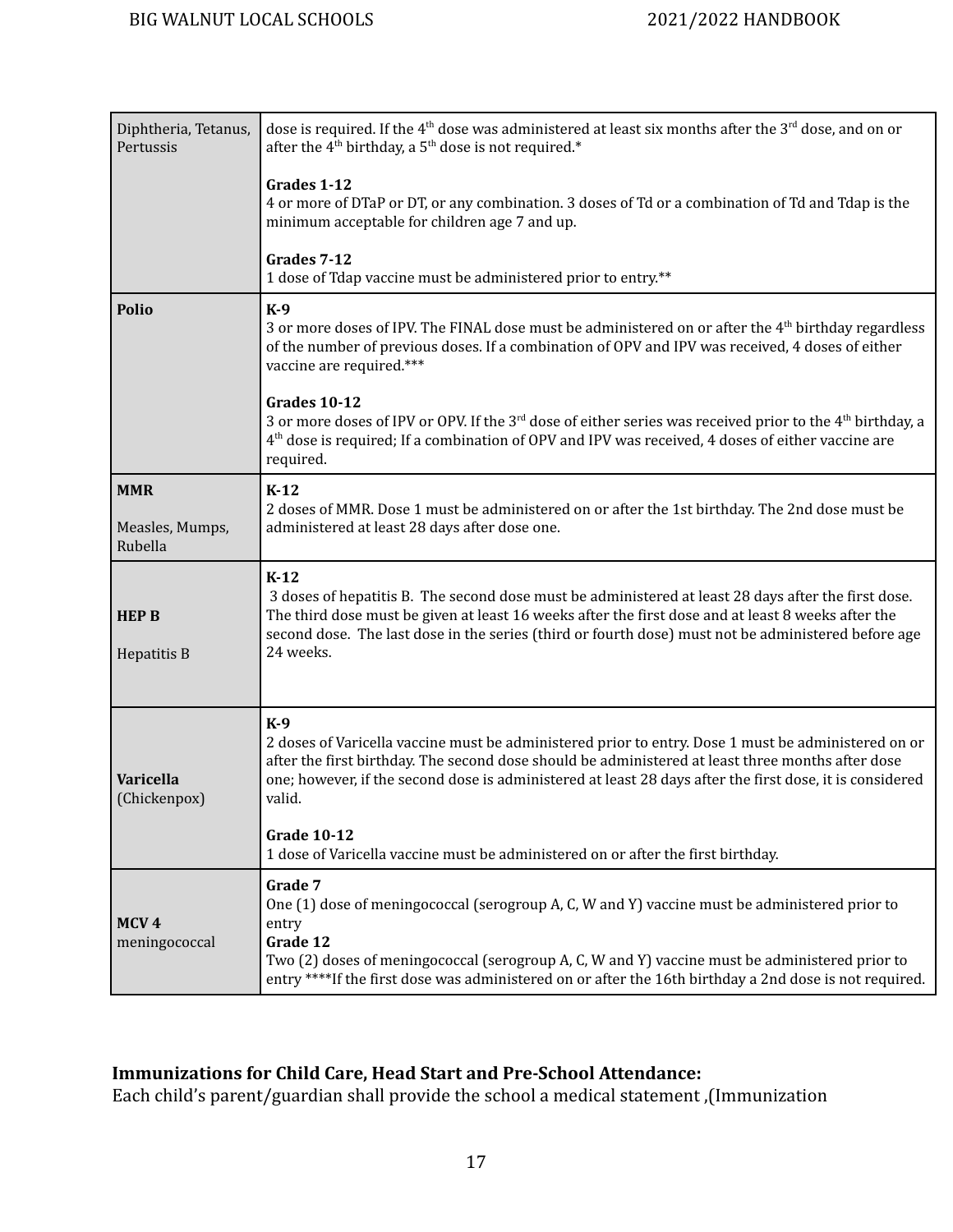record with dates the child received immunizations against each of the diseases specified, whether the child is subject to any exceptions and immunization exemption form if the parent/guardian has declined to have the child immunized) indication that the child has been immunized against or is in the process of being immunized against all of the following diseases:

| 1.Chicken Pox;                       | 6. Influenza;             | 11. Poliomyelitis; |
|--------------------------------------|---------------------------|--------------------|
| 2. Diphtheria;                       | 7. Measles;               | 12. Rotavirus:     |
| 3. Haemophilus influenzae<br>type b; | 8. Mumps;                 | 13. Rubella;       |
| 4. Hepatitis A;                      | 9. Pertussis:             | 14. Tetanus;       |
| 5. Hepatitis B;                      | 10. Pneumococcal disease; |                    |

#### <span id="page-18-0"></span>**Emergency Medical Authorization Form (Board Policy 5341)**

Parent/Guardians are required by state law to complete an Emergency Medical Authorization Form. These are kept on file in the school office. This form must be on file in order for a student to participate in an activity off school grounds, including field trips, athletic and other extracurricular activities. The Emergency Medical Authorization is provided at the time of enrollment or each school year and must be completed every school year thereafter. Please note when listing person(s) as emergency contacts, it is recommended that those contacts are in close vicinity of the school building in the event that the student would need to be picked up from school if you are unable to be reached.

#### <span id="page-18-1"></span>**Dispensing Medication (Board Policy 5330)**

Big Walnut Board of Education wishes to cooperate fully with students, parents, and medical professionals to ensure that students receive any required medication during the normal school day at the time which it is required, however it is ideal that medications be given at home if at all possible. Guidelines have been established to ensure to maintain the control of authorized drugs within the schools and to ensure the health and welfare of the student.

A " MEDICATION ADMINISTRATION FORM" must be on file in the office for any **prescribed** or **over the counter medication (OTC)** to be dispensed to your child. OTCs include but are not limited to pain medication (Tylenol, Advil, etc.), cold medication (Mucinex, Sudafed, etc.), cough drops, and essential oils. Medication brought to school must be in the original container and must be brought to school by a parent or parent designee. Medication cannot be sent to school with the student. Prescription medications must be kept in a pharmacy container with the student's name and match the physician's written orders on the Medication Administration Form. For over the counter medications, the dosing must match manufacturer's suggested dosing. All medication will be stored in a secure location in the office and dispensed by the principal or his/her designee. A medication log is maintained in the office including student name, type of medication, date and time medication is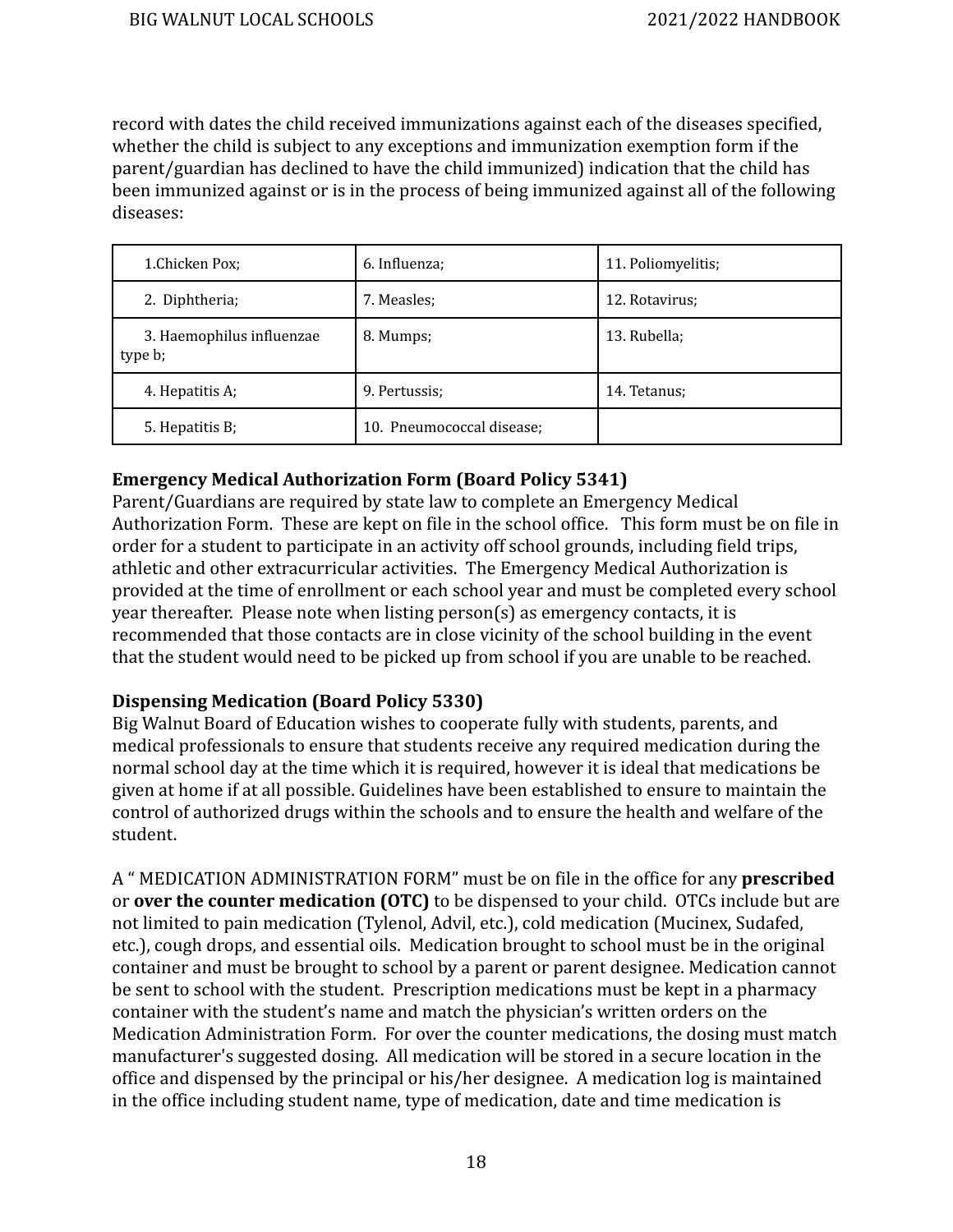administered, amount provided and the expiration date of the medication.

In some instances, students are permitted to carry certain prescription medications (i.e. epinephrine) with them while in school or attending a school sponsored function. If the physician feels that is medically necessary for the student to carry the medication, the physician must provide documentation providing authority to do so. If the student requires emergency medication to be kept at school, the appropriate Emergency Action Plan is to be completed and signed by the physician and parent/guardian. If the student is found to use the emergency medication in an inappropriate manner, Administration has the authority to confiscate the medication and notify parents and the physician to arrange for alternative means of administration.

Medical Plans must be provided to school every year or anytime a change has occurred. The plan must be signed by a physician.

Any medication that is not picked up by the parent/guardian at the end of the school year, will be appropriately destroyed by the district nurse.

Medical forms are available in the school office or on our district website at [www.b](http://www.bigwalnut.k12.oh.us)wls.net, expire at the end of the school year.

#### *Any student who distributes medication of any kind or who is found in possession of unauthorized medication is in violation of the Big Walnut Local School's Code of Conduct and will be disciplined in accordance with the drug-use provision of the Code.*

#### <span id="page-19-0"></span>**Student Illness**

Your child needs to be free of vomiting, diarrhea and/or fever-free (less than 100.0) without medications for 24 hours before they can come or return to school. Students with an unexplained rash will need a note from a physician stating that they are not contagious and may attend school. Students requiring the use of an antibiotic, should be on the antibiotic 24 hrs before returning to school. Students will be sent home with any of these symptoms, in order to prevent spreading illness among our students and staff. If you have any questions or concerns, please feel free to contact District Nurse, Megan Truax.

#### <span id="page-19-1"></span>**Communicable Diseases (Board Policy 8450)**

Following is a list of common Communicable Diseases from the Delaware County Health Department. Should your child contract a communicable disease, please notify the office.

| Disease:            | <b>Exclusion from School:</b>                             |
|---------------------|-----------------------------------------------------------|
| <b>Strep Throat</b> | 24 hours on antibiotic                                    |
| Chicken Pox         | until the 6th day or all lesions are dry                  |
| COVID-19            | until the student is cleared by the Board of Health       |
| Mumps               | until 5 days after the onset of parotid swelling          |
| Impetigo            | 24 hours on antibiotic and lesions are no longer draining |
| Pink Eye            | until discharge from eye(s) cease; 24 hours               |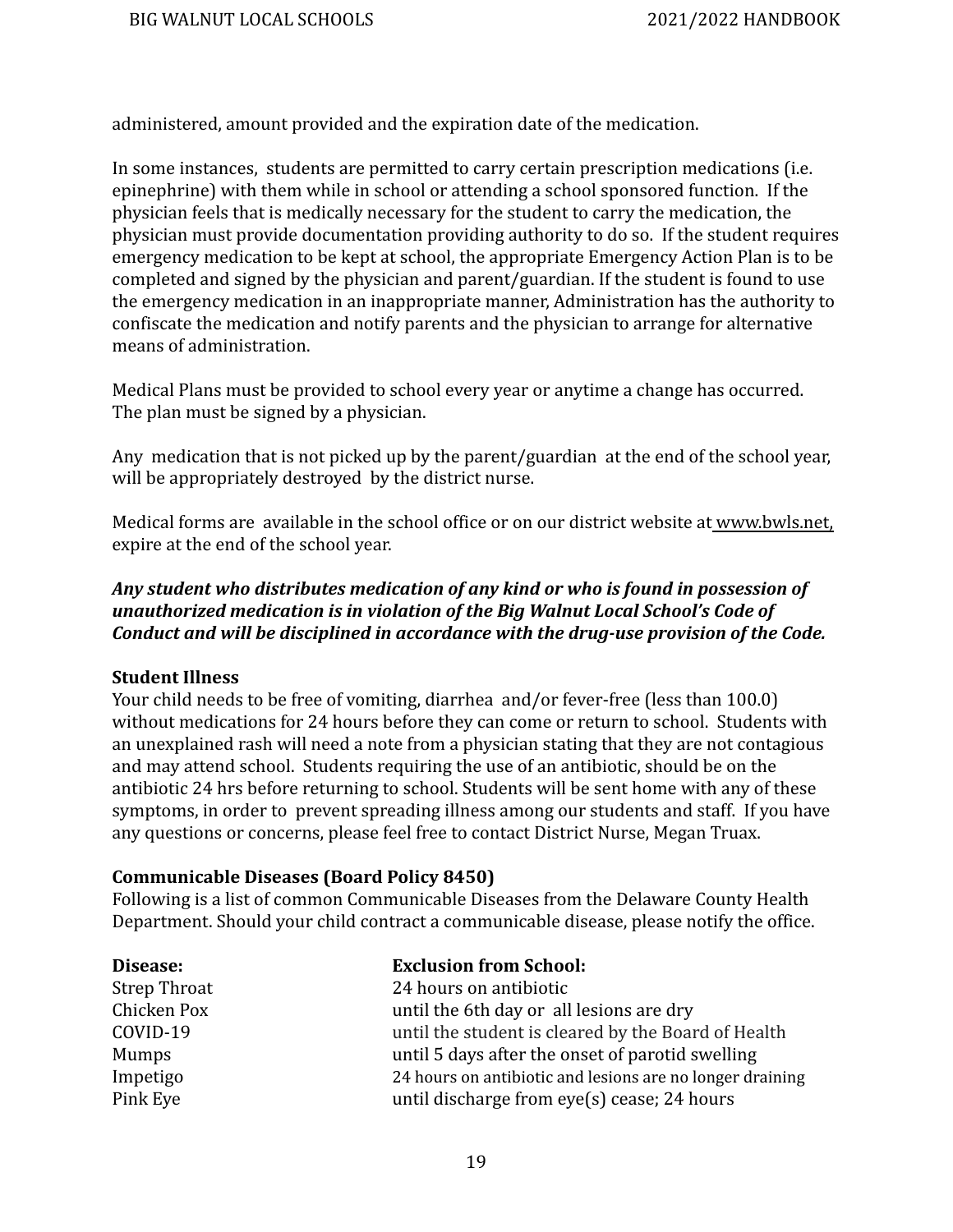|                | on medication                                        |
|----------------|------------------------------------------------------|
| Head Lice      | until treated and cleared by school personnel        |
| <b>Scabies</b> | until adequately treated                             |
| Ringworm       | until 24 hours after being adequately treated        |
| Whooping Cough | 24 hours after 5th dose of Zithromax is given        |
| <b>MRSA</b>    | Exclusion if wound is draining and cannot be covered |

#### <span id="page-20-0"></span>**Allergies and/or Medical Plans**

If your child has an allergy or has specialized medical needs, please notify the district nurse, Megan Truax, your child's teacher, or school office. If your student is transported to school by bus, the bus drivers should also be provided with this information. Each year each school building and the Food Service must have an updated statement from your physician documenting the specific food allergy and acceptable substitutes in order to make accommodations within the National School Breakfast and/or Lunch Program.

#### <span id="page-20-1"></span>**Food Brought to School**

Safety of our students is a top priority each day. Non food treats are a safer, healthier alternative. In an effort to further promote the safety of all students, the following guidelines are now in place:

- 1. All food items brought in for students, besides your child(ren), must be purchased from a store, individually packaged, and labeled with ingredients. Food from home is NOT permitted to be given to other students.
- 2. Food items being brought/sent in for other students must be nut-free (no peanuts, tree nuts, etc.).
- 3. Food items also need to have the nutritional content label.
- 4. Food items being brought/sent in for other students cannot be processed in facilities that process nut products (as noted on any labels).
- 5. We strongly encourage celebrating special days (i.e. birthdays) with non-food items. There are many ideas that can be found by doing a quick search on the internet. Please communicate your idea with the classroom teacher.
- 6. Grade level teams and/or individual teachers may have more specific requirements, based on the needs of their students. These requirements will be communicated to you by each team/teacher as needed.
- 7. The building reserves the right to prohibit any food items from being brought into school.

#### <span id="page-20-2"></span>**Latex Free Environment**

Big Walnut Local Schools are a latex free environment. This means that no student is to bring balloons, gloves, rubber bands, or any other materials that contain latex. This is for the safety of all of our students and staff.

## <span id="page-20-3"></span>**Student Code of Conduct (Board Policy 5500)**

<span id="page-20-4"></span>**Code of Conduct Rules**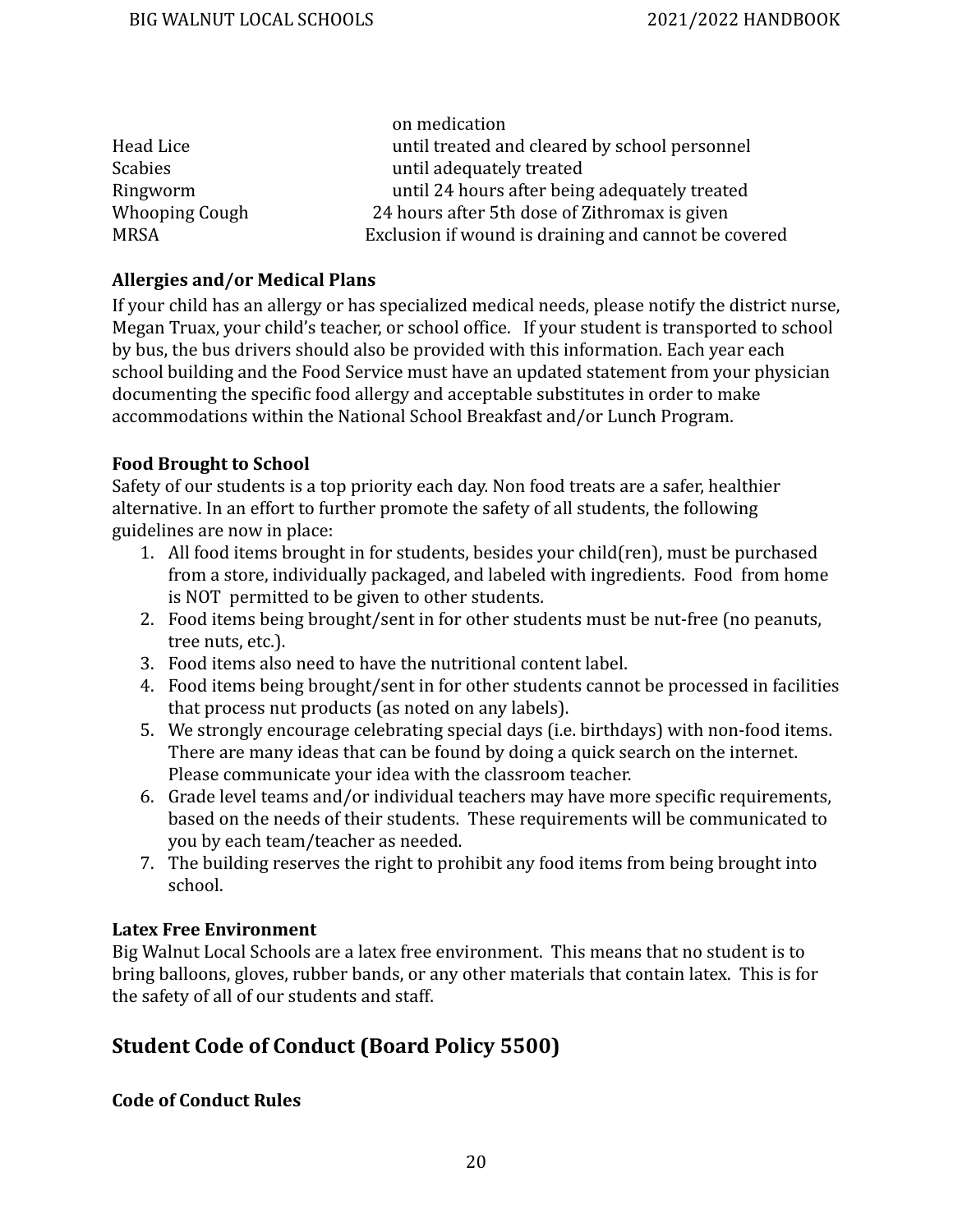The purpose of discipline is teaching students to control their own behavior in accordance with socially accepted standards.

As students progress from preschool to  $6<sup>th</sup>$  grade, they become increasingly responsible for their behavior. The following behaviors are considered serious in nature and may result in disciplinary action. The principal considers many factors including age, previous discipline reports, disability and severity of behavior when considering disciplinary action.

- Fighting/Assault
- Threats
- Leaving school without permission
- Damage of property
- Disruption of the learning environment
- Insubordination
- False Alarms
- Possession or use of alcoholic beverages, narcotics, drugs or tobacco (Board Policy 5512, 5530)
- Possession of dangerous weapons or look-alikes (Board Policy 5772)
- Theft
- Sexual harassment
- Non school time violations toward school personnel, school property, or an event that disrupts the learning environment
- Lying/Cheating/Forgery
- Behaviors disruptive to the learning environment or use of objects causing disruption
- Behaviors that may cause injury to self or others (running in halls, shoving, playground actions, etc.)
- Violation of the BWLSD Technology Policy

### <span id="page-21-0"></span>**Anti-Harassment, Intimidation, and Bullying Policy (Board Policy 5516, 5517)**

Harassment, intimidation, or bullying behavior by any student/school personnel in the Big Walnut Schools is strictly prohibited, and such conduct may result in disciplinary action, including suspension and/or expulsion from school. Harassment, intimidation, or bullying, in accordance with House Bill 276, means any intentional written, verbal, graphic or physical acts including electronically transmitted acts i.e., internet, cell phone, or wireless hand-held device, either overt or covert, by a student or group of students toward other students/school personnel with the intent to harass, intimidate, injure, threaten, ridicule or humiliate. Such behaviors are prohibited on or immediately adjacent to school grounds, at any school sponsored activity, on school-provided transportation or at any official school bus stop. Students and/or their parents or guardians may file reports regarding suspected harassment, intimidation or bullying. Such reports may be filed with any school staff member or administrator, and they shall be promptly forwarded to the building principal for review and action. These reports can be formal, informal or anonymous. Bullying Reports are made available in the office. In addition, anonymous reports can be made by contacting the Safer Schools Ohio tip line via call or text at 1-844-SAFEROH (1-844-723-3764).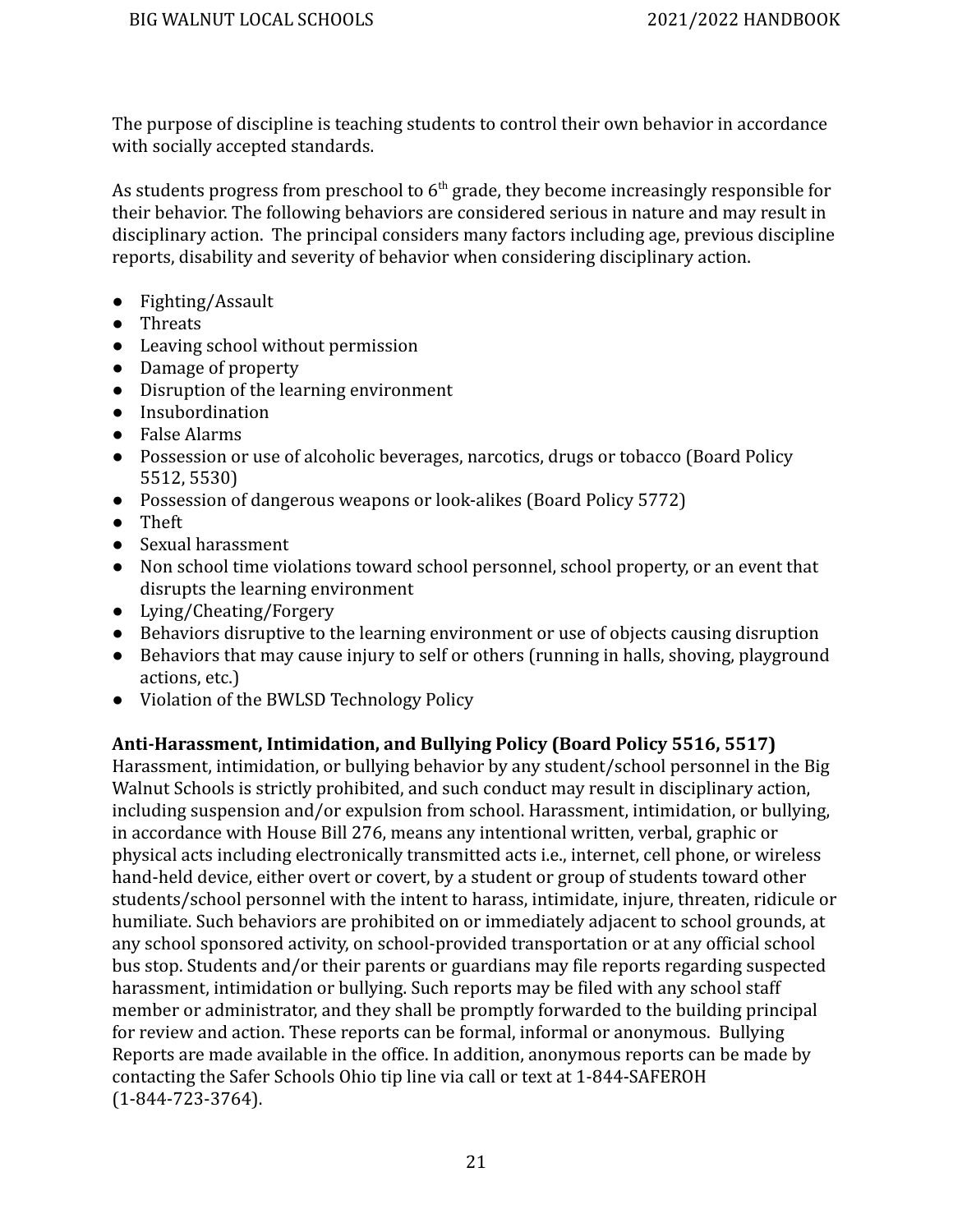#### <span id="page-22-0"></span>**Anti-Harassment Policy Title VI (Board Policy 5517)**

The Board's policy of nondiscrimination extends to students, staff, job applicants, the general public and individuals with whom it does business and applies to race, color, national origin, citizenship status, religion, sex, economic status, age or disability. The Board does not permit discriminatory practices and views harassment as a form of discrimination. Harassment is defined as intimidation by threats of or actual physical violence; the creation, by whatever means, of a climate of hostility or intimidation; or the use of language, conduct or symbols in such a manner as to be commonly understood to convey hatred, contempt or prejudice or to have the effect of insulting or stigmatizing an individual. Employees or students who engage in discrimination/harassment of another employee or student shall be subject to disciplinary action. Permission, consent or assumption of risk by an individual subjected to discrimination/harassment does not lessen the prohibition contained in this policy. No one shall retaliate against an employee or student because he/she files a grievance; assists or participates in an investigation, proceeding or hearing regarding the charge of discrimination of an individual; or because he/she has opposed language or conduct that violates policy.

#### <span id="page-22-1"></span>**School's Right to Search (Board Policy 5771)**

If there are reasonable grounds for suspecting that the search will turn up evidence that the student is committing a violation of law or of school rules, the principal or designee may search the student and/or the student's personal possessions. Lockers may be searched by school officials at any time.

#### <span id="page-22-2"></span>**Video Surveillance (Board Policy 7440.01)**

Video surveillance equipment is used inside and outside of all buildings in the district and may be used in the investigation of violations of the Code of Conduct. Students may receive discipline as a result of what is recorded.

#### <span id="page-22-3"></span>**Discipline Options (Board Policy 5600)**

The Superintendent, principals, and other administrators shall have the authority to assign discipline to students, subject to the Student Code of Conduct and, where required by law, to the student's due process right to notice, hearing, and appeal.

#### <span id="page-22-4"></span>**In-School Intervention (Board Policy 5610.02)**

In-school Intervention will provide a practical alternative to out-of-school suspension for less serious infractions as determined by the administration. This program will remove disruptive students from the classroom while providing a continuing educational program and an opportunity to change inappropriate behavior. They will be marked as present for school for the days they are in ISI. They are required to complete their regular school work and will receive up to 100% credit for work completed while in ISI.

#### <span id="page-22-5"></span>**Suspension (Board Policy 5610)**

1. No suspension will be for more than ten (10) school days.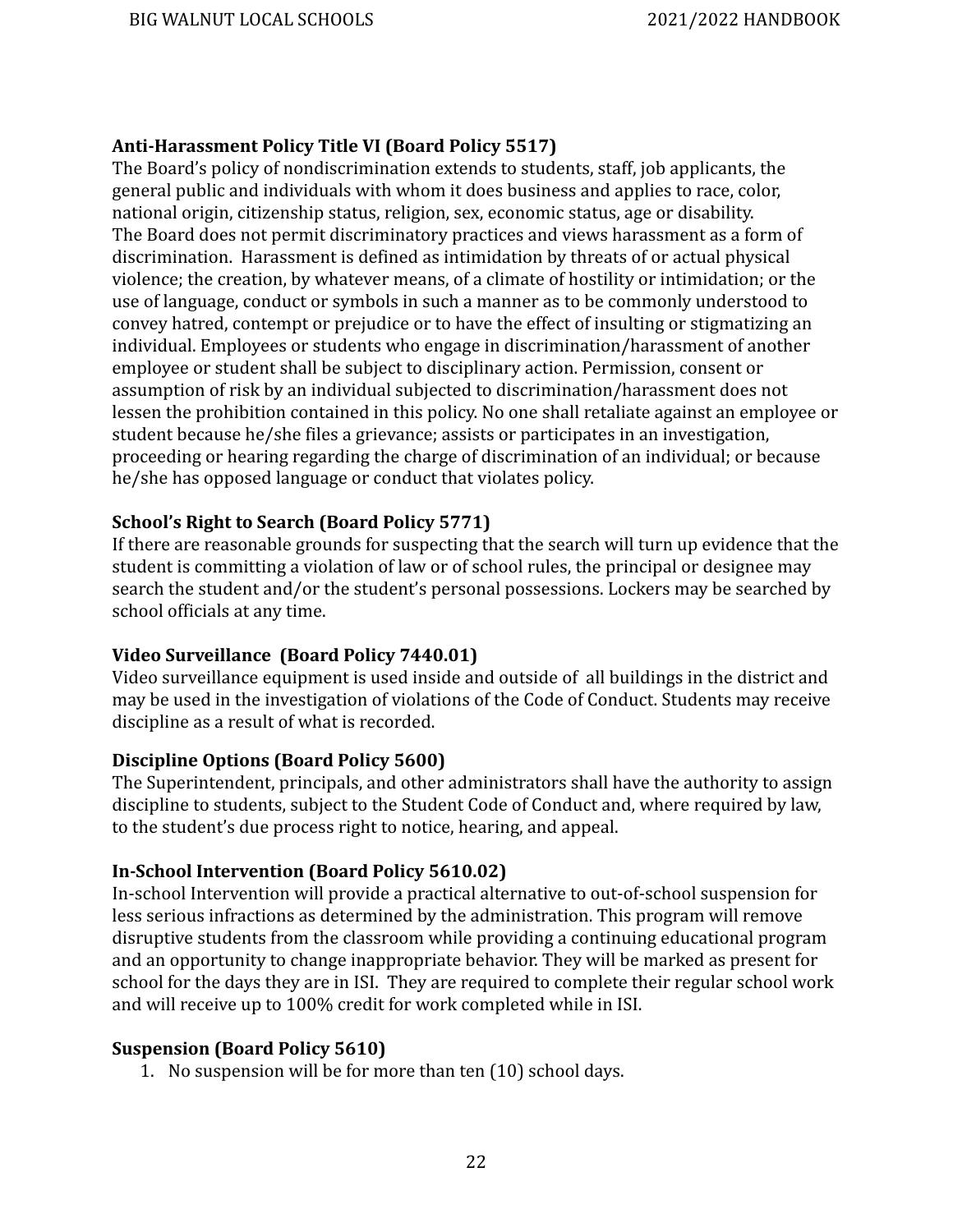- 2. The superintendent, principal or assistant principal and the dean of students must give notice of intention to suspend and reasons why to the student.
- 3. The student or his designee must have the opportunity to appear at an informal hearing before the principal, assistant principal, dean of students or the superintendent to challenge reasons for intended suspension or otherwise explain his actions.
- 4. Within 24 hours of the suspension, the parent, guardian, or custodian of the pupil and treasurer of the Board of Education must be notified. This notice will include: 1) the reasons for the suspension; 2) notice of the right of the pupil or his parent, guardian, or custodian to appeal such action and to be granted a hearing; 3) notice of the right of representation at the appeal; and 4) notice of the right to request that an appeal hearing be held in executive session.
- 5. The student is not permitted to participate in any school function during the period of suspension. Students are to remain at home during school hours during the duration of the suspension.

### <span id="page-23-0"></span>**Expulsion (Board Policy 5610)**

- 1. Only the superintendent/superintendent designee may expel.
- 2. The superintendent gives the pupil and his parent or guardian written notice of the intended expulsion.
	- a. The notice must include the reasons for the intended expulsion.
	- b. The pupil and parent or their representative must have the opportunity to appear before the superintendent or his designees to challenge his action or to otherwise explain the pupil's actions.
	- c. The notice must state the time and place to appear for the hearing. This hearing must be held not less than three (3) not later than five (5) school days after the notification of intention to expel is given.
	- d. The superintendent may grant an extension of time for the appeal. If granted, he must notify all parties of the new time and place.
- 3. No expulsion may be for a period exceeding the greater of eighty (80) school days or the number of school days remaining in the semester or term in which the incident that gives rise to the expulsion takes place.
- 4. Within 24 hours of the expulsion, the parent, guardian, or custodian of the pupil and Big Walnut Local School District Treasurer must be notified. The notice must include the reasons for the expulsion, the right of the pupil, parent, or custodian to appeal to the Board of Education or its designee, the right to be represented at the appeal, and the right to request that the hearing be held in executive session. If the expulsion is for a period of more than twenty (20) school days or for any period of time that would extend into the following semester or school year, the notice must provide information about services or programs offered by public and private agencies that work toward improving behavior and attitudes that contributed to the incident giving rise to the expulsion, including the names, addresses, and phone numbers of such agencies.

### <span id="page-23-1"></span>**Student Due Process (Board Policy 5611)**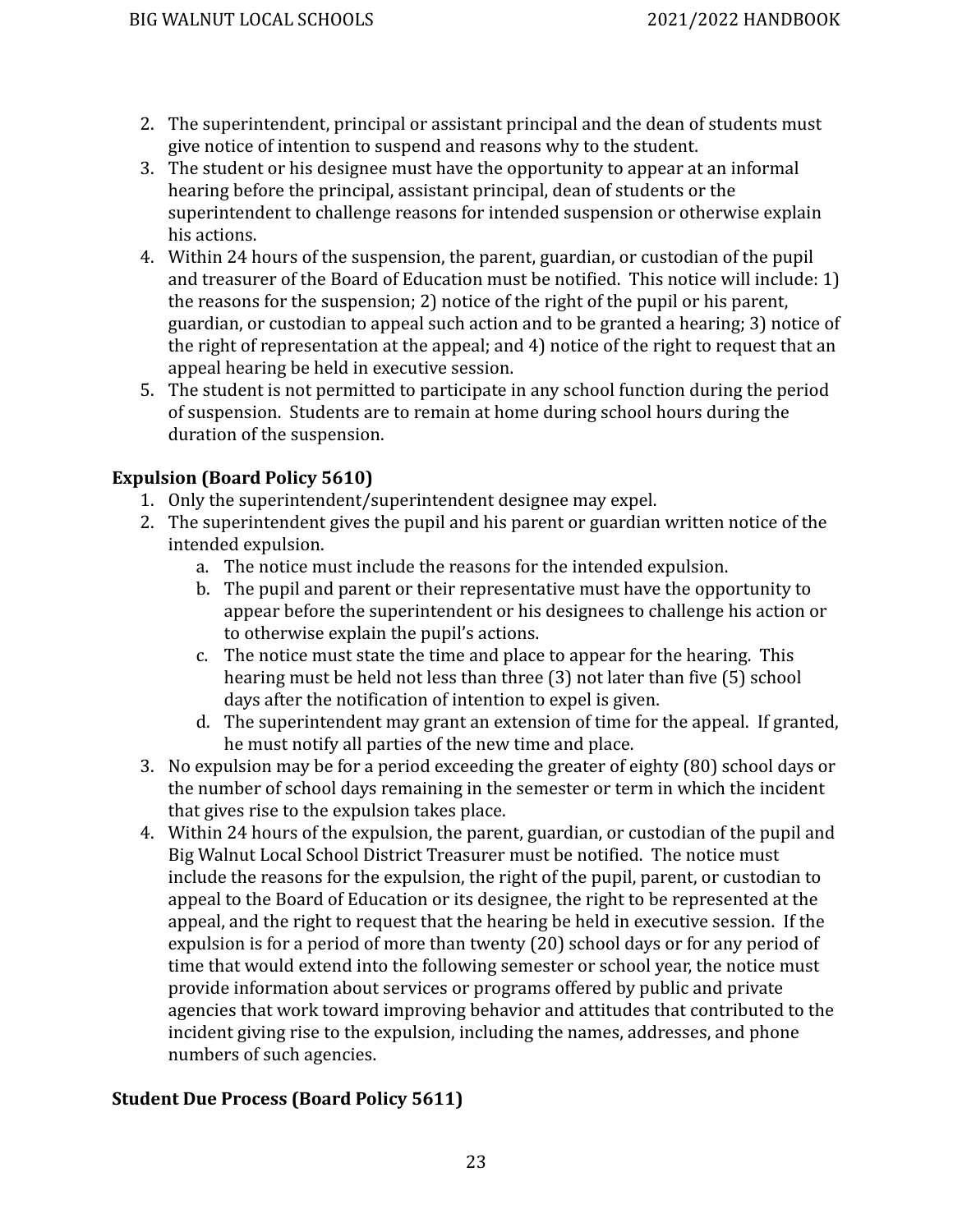No student shall be suspended, expelled, or removed from school except in accordance with the code adopted by the Big Walnut Board of Education. In the event that a suspension or expulsion is necessary, the student has the right to a hearing with the administrator imposing the discipline to give an account of the incident and/or to challenge the reasons for the suspension or expulsion. In addition, parents have the right to appeal suspension or expulsion decisions to the Superintendent or designee, and the Board of Education or its designee, to be represented in the appeal by a representative of their choosing, and to request that the hearing be held in an executive session.

#### <span id="page-24-0"></span>**Appeal Procedure for Suspensions**

Should a student or a student's parent(s) choose to appeal the suspension, he/she must submit a request in writing to the Superintendent or Treasurer within ten (10) calendar days of the notice of the suspension. All witnesses are sworn and a verbatim record is kept of the hearing which may be held in executive session at the request of the student or his/her parent(s). The student shall have the right to have representation at the hearing. The student may be excluded from school during the appeal process.

#### <span id="page-24-1"></span>**Dress Code and Appearance (Board Policy 5511)**

Dress is the responsibility of the student and parent. When dress and grooming disrupt the learning process for the individual student, other students, or the learning climate of the school, it becomes a matter of administrative action involving the student and/or parent. Big Walnut Local School District students are expected to maintain a high standard of behavior, and each student is encouraged to dress in a manner that is appropriate. The building administrator or designee may exclude any student, when, in his/her judgment, apparel is not consistent with the standards established below:

- 1. Hats, hoods, head coverings, bandanas, sweatbands, and sunglasses should only be worn outside the building unless approved by the building principal or designee.
- 2. Appropriate footwear must be worn for safety and sanitation reasons. Examples of unacceptable footwear include flip flops, slippers, and loose fitting footwear that cannot safely and securely remain on the student's feet. Shoes must cover heels.
- 3. Clothing must be safe for school activities. Examples of inappropriate apparel include but are not limited to: halters, midriff tops, crop tops, spaghetti strap tops, strapless tops, revealing and/or see through tops, open mesh garments, garments with open sides which expose skin or undergarments.
- 4. Lower garments are to be worn at the appropriate level and cannot drag the floor. Lower garments should not allow any portion of the undergarments to be exposed when the student sits, stands, raises his/her hand, or bends over. No form fitting shorts of any kind may be worn unless worn completely under a shirt/dress.
- 5. Patches, insignias, buttons, jewelry, clothing, or other items that include obscene, violent, gang, tobacco, drug or alcohol related writing or images are not acceptable. Items of clothing that belittle others may not be worn (i.e., race, religion, gender, etc.)
- 6. Coats and jackets are meant for outdoor wear and must be kept in school lockers or other designated areas during the day.
- 7. Jewelry or articles judged potentially harmful to students are not acceptable.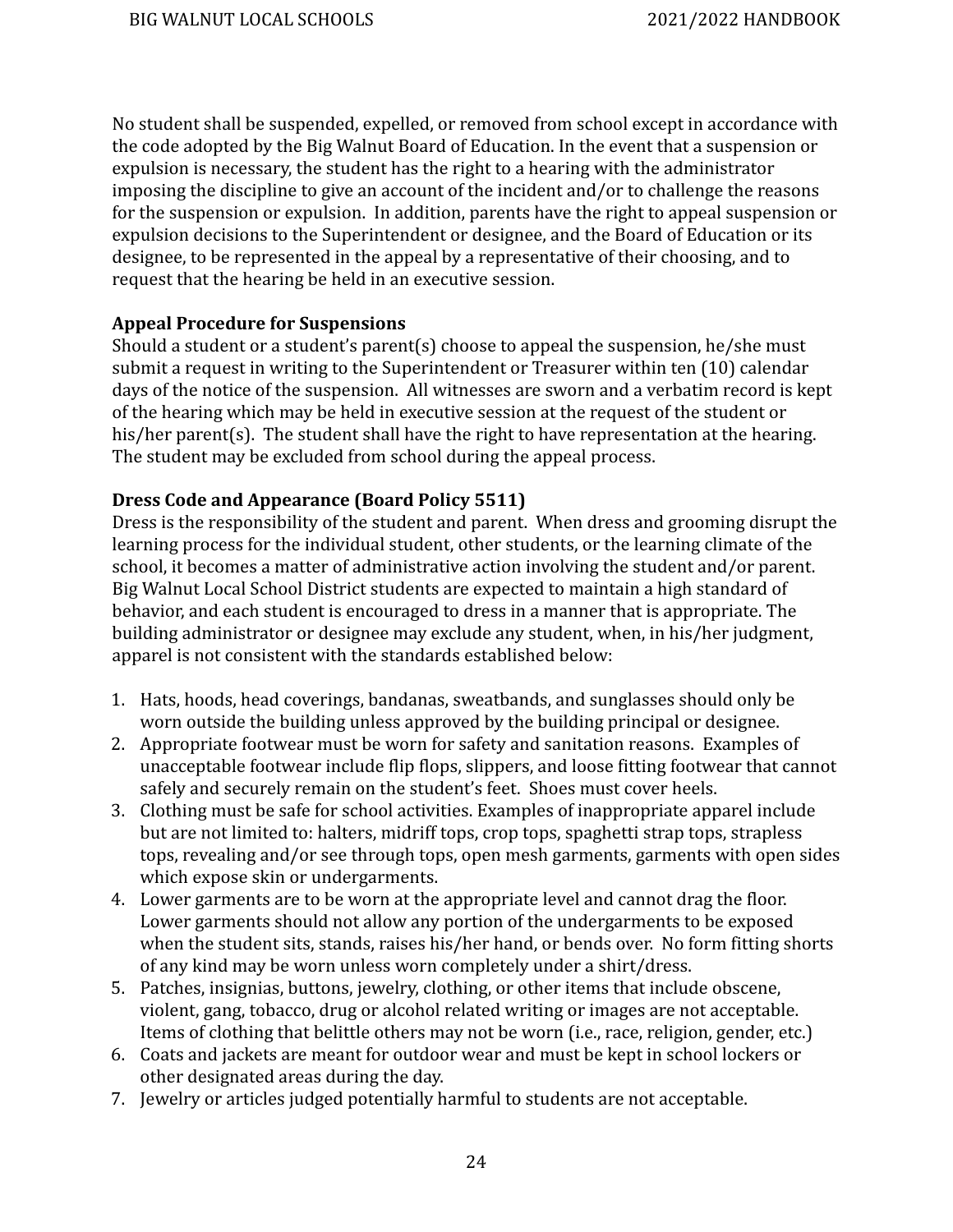- 8. Excessive make-up, which causes disruption, is not permitted.
- 9. Distracting hair is not acceptable.

#### <span id="page-25-0"></span>**School Transportation (Board Policy 8600)**

The Big Walnut transportation system is operated as a convenience and service for the students of the Big Walnut School District. The primary purpose of the system is to transport students safely to and from school. Safety is the key concept around which the system operates. Safety is the motivating force behind the operational policies, rules, and regulations. Efficiency is also a basis for rules and regulations. Some of the following rules and regulations have grown from policies of the Big Walnut Board of Education. Others are state laws as found in the Ohio Revised Code (ORC) 3301-83-08, and still others formulated by the Ohio Department of Education.

#### <span id="page-25-1"></span>**School Bus Rules**

- 1. Students shall arrive at the bus stop before the bus is scheduled to arrive.
- 2. Students must wait in a location clear of traffic and away from the bus stop.
- 3. Behavior at bus stops must not threaten life, limb, or property.
- 4. Students must go directly to an available or assigned seat so the bus may resume motion.
- 5. Students must remain seated, keeping aisles and exits clear.
- 6. Students must listen for directions or instructions and obey the driver, promptly and respectfully.
- 7. Students must not use profane language.
- 8. Students must not eat or drink on the bus, except as required for medical conditions.
- 9. Students must not use tobacco on the bus.
- 10. Alcohol and drugs are prohibited on the bus, with the exception of medication for medical reasons.
- 11. Students must not throw or pass objects on, from, or into the bus.
- 12. Students may carry onto the bus only objects that can be held in their laps.
- 13. Students must leave or board the bus at locations to which they have assigned unless they have parental and administrative authorization to do otherwise.
- 14. Students must not put their head or arms out of the bus window.
- 15. Guidelines will be formulated for the use and storage of equipment and other means of assistance required by preschool and special needs children.

Students may use Personal Communication Devices (technology) while riding to and from school on a school bus or other Board-provided vehicles or on a school bus or Board-provided vehicle during school-sponsored activities, at the discretion of the bus driver, classroom teacher, and/or sponsor/advisor/coach. Distracting behavior that creates an unsafe environment will not be tolerated. (Board Policy 5136.00)

Drivers and bus aides must have access to appropriate information about the child to the degree that such information might affect the safe transportation and medical well-being. This information must be available in the vehicle or readily accessible in the transportation office.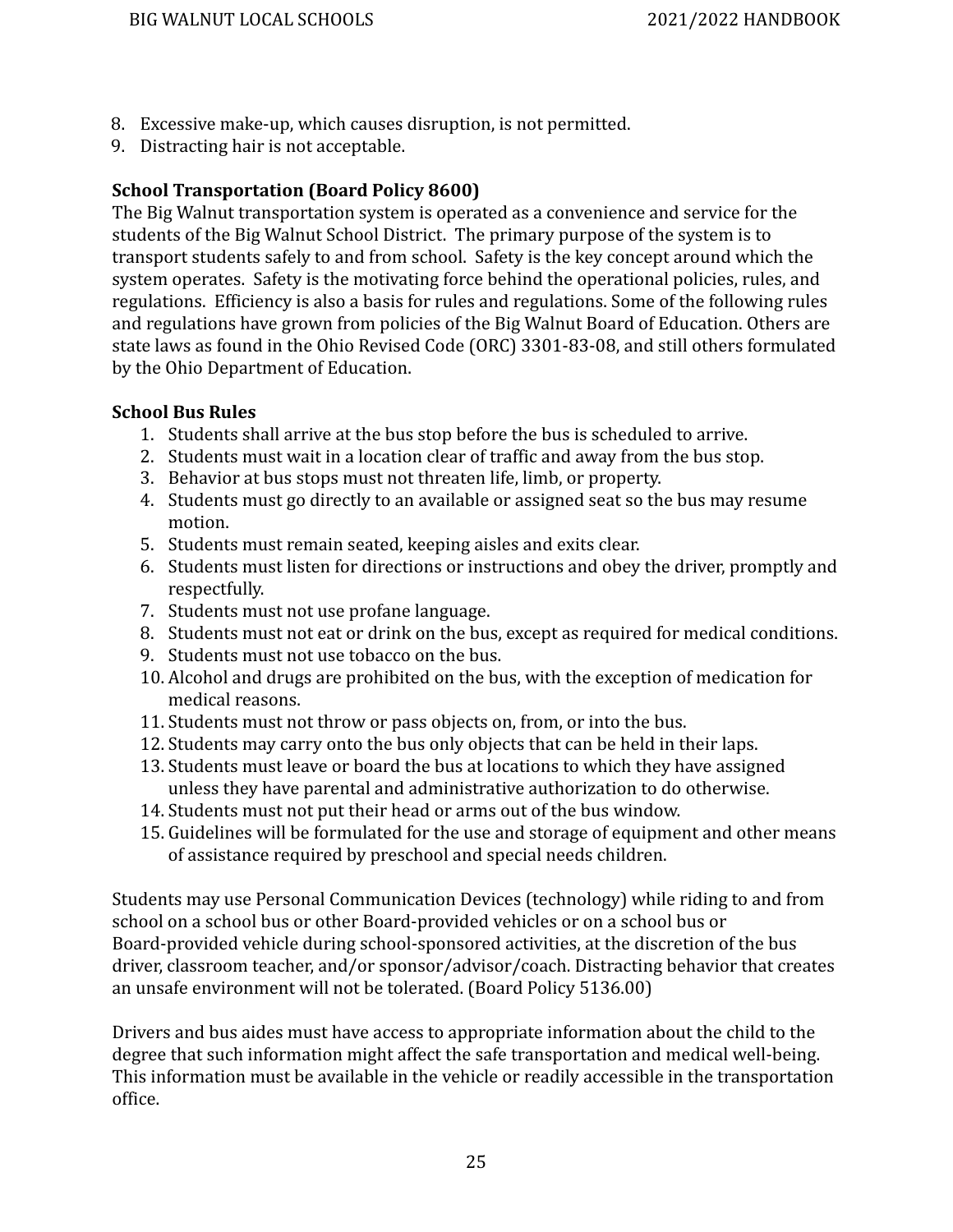#### <span id="page-26-0"></span>**Suspension of Transportation Privileges (Board Policy 5610.04)**

When a student is being considered for suspension of bus riding/transportation privileges, the administrator in charge will notify the student of the reason. The student will be given an opportunity to address the basis for the proposed suspension at an informal hearing. After that informal hearing, the principal [or assistant principal or other administrator] will decide whether or not to suspend his/her bus riding/transportation privileges for all or part of the school year. If a student's bus riding/transportation privileges are suspended, the student and his/her parents will be notified in writing within one school day of the reason for and the length of the suspension.

#### <span id="page-26-1"></span>**Bus Passes**

Due to the fact that the buses are operating at capacity load, the school may not be able to honor notes requesting that students ride a different bus. Students will only be transported to and from their place of residence or, if arrangements have been made in advance, to their childcare provider. Bus drivers will work with students, parents and administrators to ensure safety.

## <span id="page-26-2"></span>**General Information**

#### <span id="page-26-3"></span>**Animals in School and on District Property (Board Policy 8390)**

Animals permitted in schools and elsewhere on District property shall be limited to those necessary to support specific curriculum-related projects and activities with administrative approval, those that serve as service animals as required by federal and state law, or those that conduct random searches for illegal substances. The student's need for and use of a service animal must be documented in the student's individual education plan (IEP) or Section 504 Plan. A service animal is the personal property of the student and/or parents. The Board of Education does not assume responsibility for training, daily care, health care, or supervision of service animals. The Board of Education does not assume responsibility for personal injury or property damage arising out of or relating to the presence or use of service animals on District property or at District-sponsored events.

#### **District Safety Plan (Board Policy 8400)**

In case of an emergency, district personnel will follow the District Emergency Operations Plan. This plan specifies steps to be followed should an emergency arise that threatens the well-being of students, staff and the public while utilizing school property. In addition to the steps outlined in the District Emergency Operations Plan, our staff routinely trains on many of these procedures. The drills include fire, tornado, and lockdown drills. In the event of a lockdown, parents will be notified via email, text, phone, and/or the district website. If the situation causes a delay in the start of the school day or a change in release time, parents will be notified using the district's automated calling system.

#### <span id="page-26-4"></span>**Food Service (Board Policy 8500)**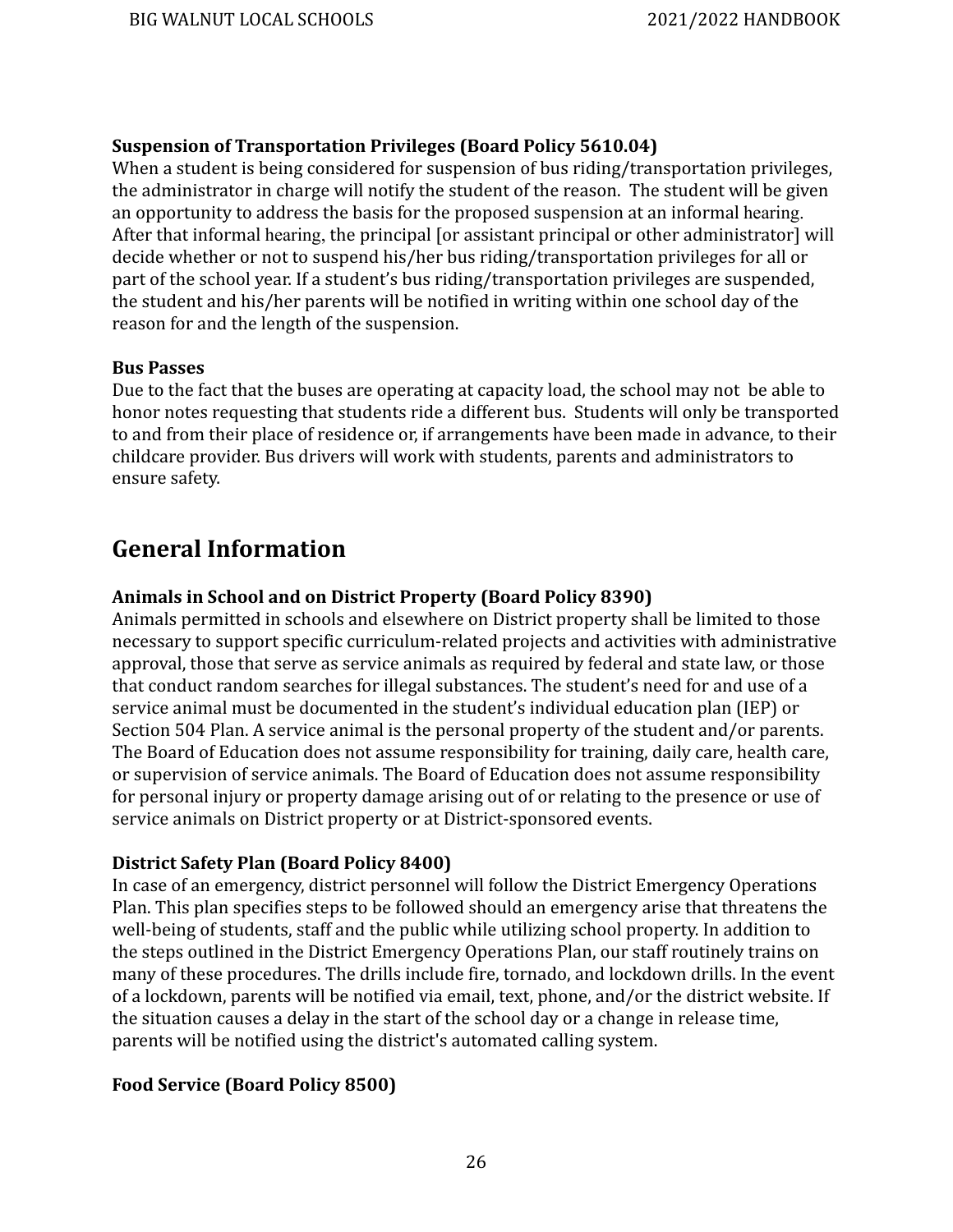Students in full-day kindergarten and grades 1-6 may purchase a lunch from the cafeteria. Student breakfast for K-6 is \$1.50 and lunch for K-4 is \$2.75 and 5-6 is \$2.95. Payments may be made using our online payment system on the district website: [www.bwls.net](http://www.bwls.net), a credit card transaction at school, or by sending a check to school. Students are permitted up to three (3) school lunch charges once their accounts are depleted. Lunch charges do not include ala carte items. Once a student has charged a school lunch three (3) times, he/she will be provided with a sandwich and drink for lunch.

Students gain access to their personal account with a Personal Identification Number (PIN). This system is used for all purchases including full meals, ala carte and milk. Accounts remain active until graduation or withdrawal from the district. Students who fraudulently use a debit account or deny payment for food items will be responsible for repayment, disciplined and may be prosecuted. The school lunch includes a main entrée, milk, choice of fruits and vegetables, and often a dessert. A variety of ala carte items are always available.

Applications for the Free and Reduced-Price Meal Program are distributed to all students at the beginning of each school year. If you would like an application to this program, please contact your child's school.

#### <span id="page-27-0"></span>**Fundraising Activities (Board Policy 5830)**

Student fundraising by approved school organizations, those whose funds are managed by the Treasurer, may be permitted in school by the principal. Student fundraising by approved school organizations off school grounds may be permitted under administrative guidelines of the Superintendent. Contact your building principal with any questions.

#### <span id="page-27-1"></span>**Lockers (Intermediate School Only)**

Each student is responsible for his or her hallway locker. Lockers must be cleaned every nine weeks. Lockers should be kept clean inside and out. Gummed labels; stickers, and/or pictures are not to be displayed inside or outside of the locker. Markers (including dry erase markers) may not be used on lockers. Damage caused by misuse will be charged to the student responsible. If a school supported (e.g. team spirit poster) locker display is placed on the locker, it must have prior administrative approval and only masking tape must be used.

#### <span id="page-27-2"></span>**Lost and Found**

Found items are kept in a lost and found location. Found items that are identified with the child's name will be returned. With this in mind, please remember to label your child's clothing. Parents and students are encouraged to check the Lost and Found for missing items. Items not claimed will be given to a charitable organization.

#### <span id="page-27-3"></span>**Classroom Celebrations**

Various school celebrations are planned during the year by classroom teachers and the PTO. Delivery of flowers, balloons, and/or clowns is prohibited during the school day. \*Please refer to the section titled "Food Brought to School" for guidelines on what food is appropriate for these events.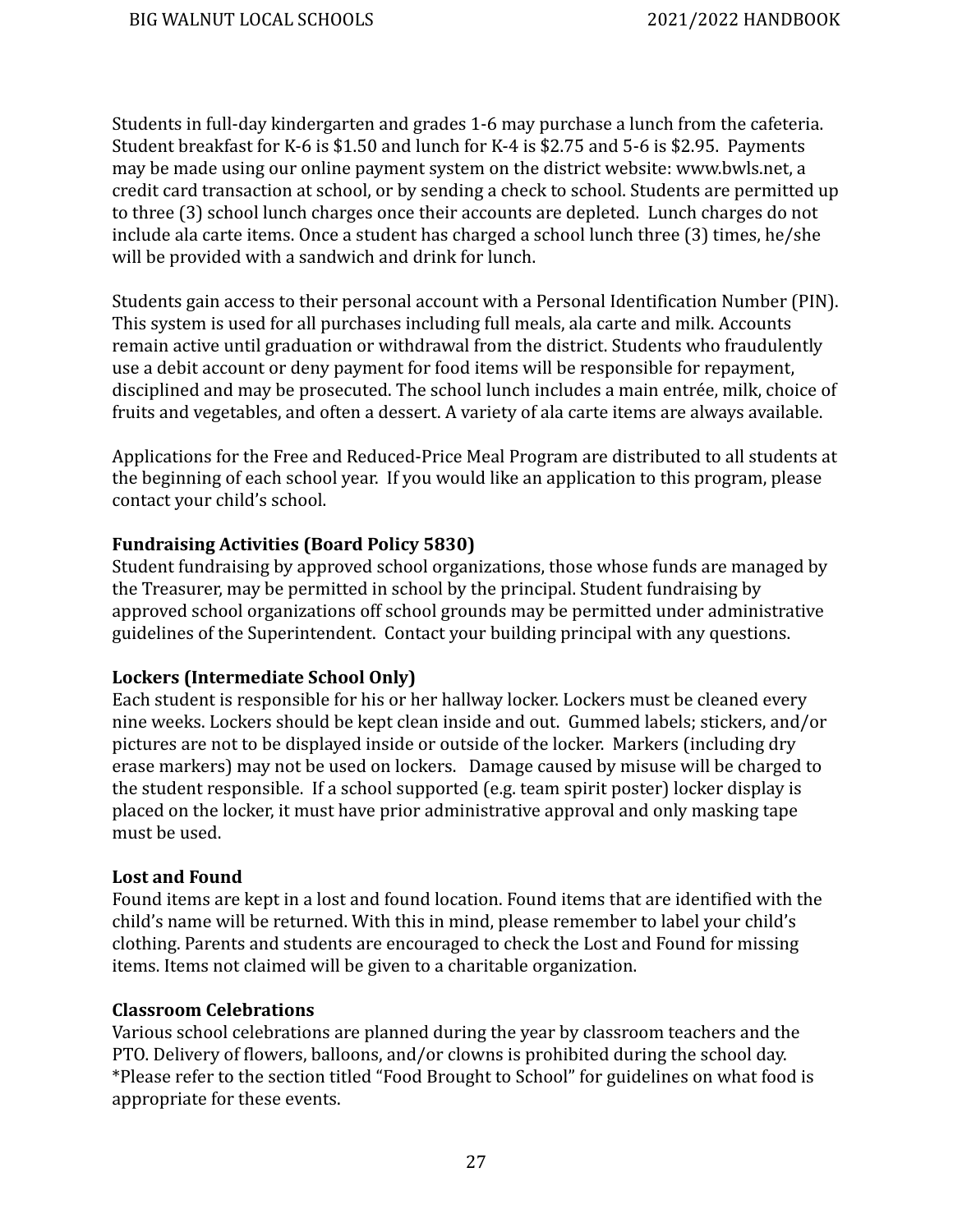#### <span id="page-28-0"></span>**Birthday Celebrations**

In order to promote healthy choices, support a culture of wellness in our schools, and our concern for children with food allergies, diabetes, and other dietary restrictions, Big Walnut will no longer allow birthday treats in the form of food items in grades PK-6. If you would like the classroom teacher to acknowledge your child's birthday, we ask that you choose an alternative way to celebrate. Some suggestions include; volunteer to be a guest reader in your child's classroom, donate a book to the class library and dedicate it to your child, or send in non-edible items such as pencils or bookmarks.

#### <span id="page-28-1"></span>**Playground Safety**

All items brought from home need to be approved by the classroom teacher and/or recess aide for safety and appropriateness (e.g., balls, jump ropes, etc.). Children should be properly clothed for daily outside play. Children are sent outside for recess when the temperature is 25° Fahrenheit or above, including the wind chill, and playground conditions permit safe play. We encourage all students to go outside for recess on outside recess days. We understand that children with asthma or those returning after a serious illness may need to occasionally stay in. If your child needs to stay inside, please send a note from home. If the need to stay in is longer than two days, you will need to provide us with a doctor's note specifying the reason.

#### <span id="page-28-2"></span>**Riding Bikes/Scooters/Skateboards to School (Board Policy 5514)**

The Board of Education regards the use of bicycles/scooters/skateboards for travel to and from school by students as an assumption of responsibility on the part of those students - a responsibility in the care of property, in the observation of safety rules, and in the display of courtesy and consideration toward others. The Board will permit the use of bicycles/scooters/skateboards by students in accordance with the administrative guidelines of the Superintendent. The Board will not be responsible for bicycles which are lost, stolen, or damaged.

#### <span id="page-28-3"></span>**Staff Gifts (Board Policy 3214)**

It is the policy of the Board that staff members may accept gifts of nominal value (generally considered a value of \$25 or less) from students or parents. The Superintendent may approve acts of generosity to individual staff members in unusual situations. However, at no time may a staff member accept compensation from any other source, other than the Board, for the performance of his/her official duties, any other act or service in his/her public capacity, for the general performance of the duties of his/her public employment, or as a supplement to his/her public compensation.

#### <span id="page-28-4"></span>**Toys & Novelties**

Toys and novelties should stay at home except with principal permission. Any item that resembles or can be used as a weapon may not be brought to school.

#### <span id="page-28-5"></span>**Personal Technology**

Big Walnut acknowledges that technology can help connect students with home. However,